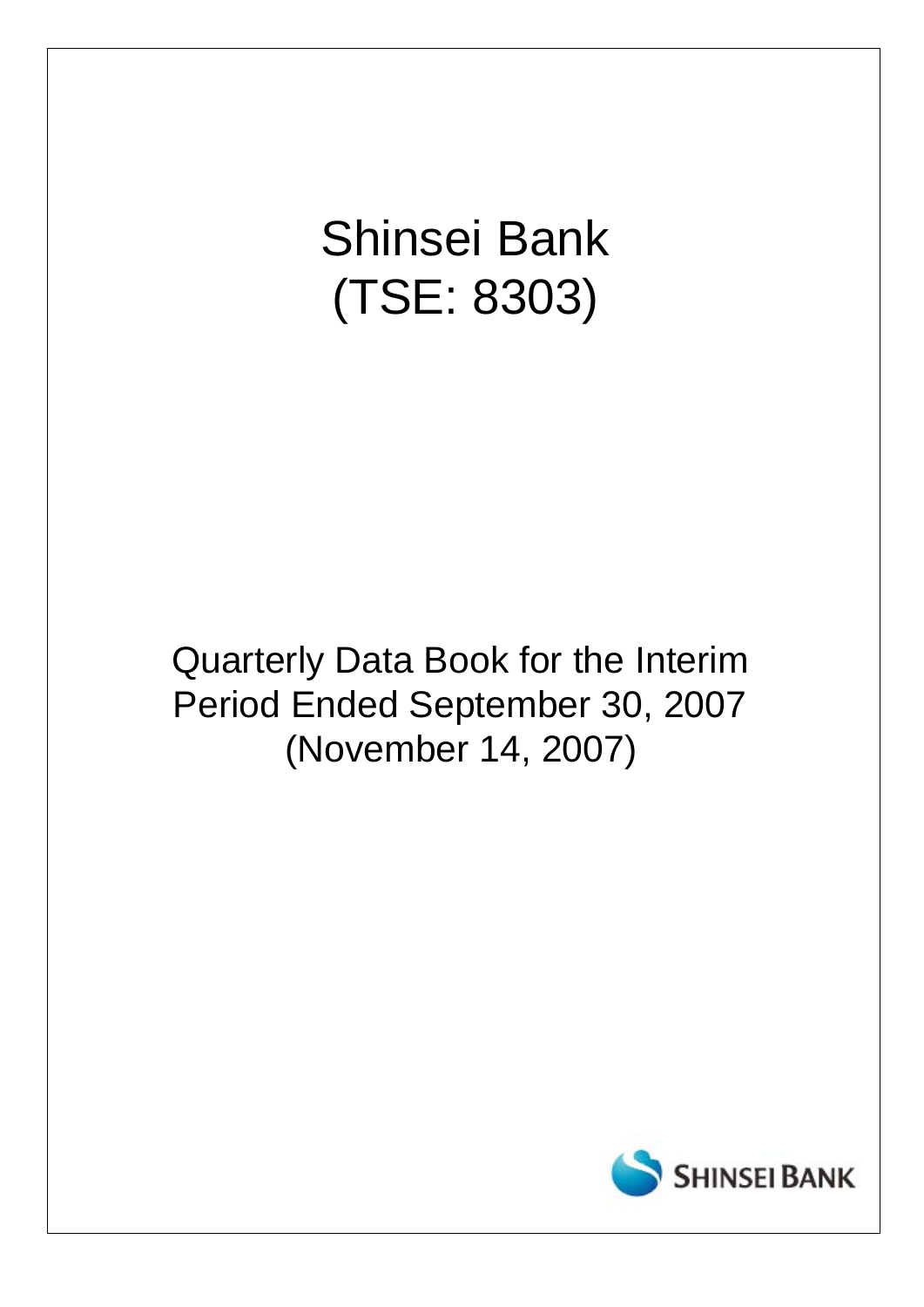## **Contents**

| Section 1. Shinsei Bank Consolidated P/L and B/S Data                   | 1   |  |
|-------------------------------------------------------------------------|-----|--|
| Section 2. Shinsei Bank Consolidated Business Line Data                 | . 4 |  |
| Section 3. Shinsei Bank Consolidated Financial Ratios,                  | . 6 |  |
| Capital Adequacy and Per Share Data, and Credit Ratings                 |     |  |
| Section 4. Subsidiaries' and Affiliate's Financial and Business Data  8 |     |  |
| Section 5. Shinsei Bank Non-Consolidated Data                           |     |  |

The Data Book has been prepared using quarterly financial information. For other financial information including annual and interim reports, quarterly financial results, and other selected financial information please see our IR website at: http://www.shinseibank.com/investors/en/ir/index.html

### **Shinsei Bank, Limited**

Chiyoda-ku, Uchisaiwaicho, 2-1-8, Tokyo, 100-8501 Tel: +813-5511-8303 Fax: +813-5511-5505

#### **Group Investor Relations Division**

Raymond Spencer, General Manager and Chief IR Officer Raymond.Spencer@shinseibank.com Yasuhiro Fujiki, Deputy General Manager Yasuhiro.Fujiki@shinseibank.com Hiroshi Ishii, Deputy General Manager Hiroshi.Ishii02@shinseibank.com

## Disclaimer

These slides contain statements that constitute forward-looking statements, plans for the future, management targets, etc. relating to the Company and its subsidiaries. These forward-looking statements are based on current assumptions of future events and trends, which may be incorrect and are subject to risks and uncertainties. Actual results may differ materially from those in such forward-looking statements as a result of various factors. Unless otherwise noted, the financial data contained in these materials are presented under Japanese GAAP. The Company disclaims any obligation to update or to announce any revision to forward-looking statements to reflect future events or developments. Unless otherwise specified, all the financial information is shown on a consolidated basis. Information concerning financial institutions other than the Company and its subsidiaries are based on publicly available information. These materials do not constitute an invitation or solicitation of an offer to subscribe for or purchase any securities and neither this document nor anything contained herein shall form the basis for any contract or commitment whatsoever.

**Done**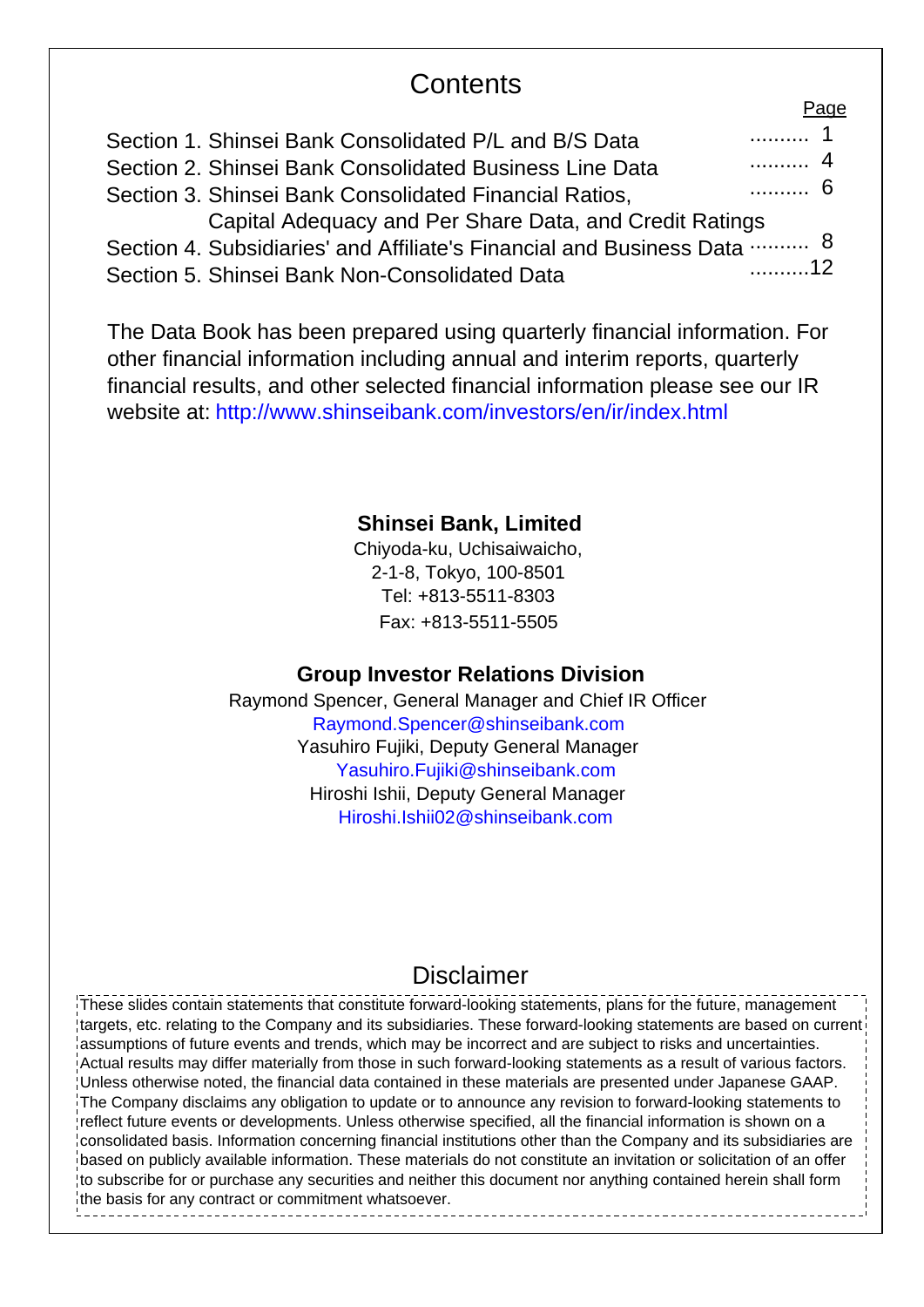| Section 1. Shinsei Bank Consolidated P/L and B/S Data |          |          |            |          | Unaudited (Billions of Yen) |          |
|-------------------------------------------------------|----------|----------|------------|----------|-----------------------------|----------|
| <b>Results of Operations*</b>                         | 2006.4-6 | 2006.7-9 | 2006.10-12 | 2007.1-3 | 2007.4-6                    | 2007.7-9 |
| Net Interest Income                                   | 24.5     | 27.1     | 22.3       | 21.3     | 26.8                        | 29.6     |
| Non-Interest Income                                   | 43.5     | 43.2     | 54.8       | 31.2     | 49.6                        | 32.5     |
| Net Fees and Commissions                              | 11.2     | 11.0     | 13.2       | 10.9     | 12.8                        | 10.3     |
| Net Trading Income                                    | 7.0      | 4.2      | 3.3        | 3.1      | 5.2                         | 2.0      |
| Net Other Business Income                             | 25.3     | 27.9     | 38.1       | 17.1     | 31.6                        | 20.1     |
| <b>Total Revenue</b>                                  | 68.1     | 70.3     | 77.2       | 52.6     | 76.5                        | 62.2     |
| <b>General and Administrative Expenses</b>            | 37.3     | 38.4     | 36.7       | 37.4     | 37.3                        | 39.9     |
| <b>Ordinary Business Profit</b>                       | 30.8     | 31.9     | 40.4       | 15.1     | 39.1                        | 22.2     |
| <b>Net Credit Costs</b>                               | 3.7      | 1.4      | 14.4       | 32.2     | 9.5                         | 21.1     |
| <b>Amortization of Goodwill and Intangible Assets</b> | 6.2      | 4.3      | 4.9        | 5.3      | 3.0                         | 3.0      |
| Minority Interests in Net Income of Subsidiaries      | 4.2      | 4.0      | 4.2        | 4.0      | 4.8                         | 5.8      |
| <b>Income Taxes and Others</b>                        | (2.5)    | 2.4      | 8.5        | 81.5     | (9.5)                       | 0.2      |
| Net Income (Loss)                                     | 19.2     | 19.6     | 8.2        | (108.1)  | 31.2                        | (8.0)    |
| <b>Cash Basis Net Income (Loss)</b>                   | 24.5     | 23.1     | 12.4       | (24.8)   | 33.9                        | (5.2)    |

| <b>Consolidated Statements of Income</b>                 | 2006.4-6         | 2006.7-9 | 2006.10-12 | 2007.1-3 | 2007.4-6 | 2007.7-9         |
|----------------------------------------------------------|------------------|----------|------------|----------|----------|------------------|
| <b>Total Interest Income</b>                             | 38.1             | 44.8     | 43.5       | 46.2     | 53.3     | 58.1             |
| Interest on Loans and Bills Discounted                   | 27.8             | 31.3     | 33.3       | 34.2     | 38.9     | 45.4             |
| Interest and Dividends on Securities                     | 6.8              | 9.9      | 7.1        | 8.3      | 11.1     | 9.4              |
| Other Interest Income                                    | $\overline{3.4}$ | 3.4      | 3.1        | 3.6      | 3.2      | $\overline{3.2}$ |
| Fees and Commissions Income                              | 16.3             | 17.7     | 19.1       | 17.6     | 18.1     | 17.0             |
| <b>Trading Profits</b>                                   | 7.0              | 4.3      | 3.5        | 3.1      | 5.2      | 2.0              |
| <b>Other Business Income</b>                             | 67.0             | 71.1     | 63.7       | 69.2     | 68.3     | 65.3             |
| Other Ordinary Income                                    | 6.3              | 10.1     | 4.9        | 5.5      | 7.9      | 10.0             |
| <b>Ordinary Income</b>                                   | 134.9            | 148.1    | 134.9      | 141.9    | 153.0    | 152.6            |
| <b>Total Interest Expenses</b>                           | 13.5             | 17.6     | 21.1       | 24.8     | 26.5     | 28.4             |
| <b>Interest on Deposits</b>                              | 5.4              | 7.9      | 9.1        | 10.5     | 10.0     | 11.0             |
| <b>Interest on Debentures</b>                            | 0.8              | 0.7      | 0.7        | 0.7      | 0.7      | 0.8              |
| Interest on Borrowings                                   | 2.2              | 2.5      | 2.9        | 3.4      | 3.6      | 5.3              |
| <b>Other Interest Expenses</b>                           | 5.0              | 6.3      | 8.3        | 10.0     | 12.0     | 11.2             |
| <b>Fees and Commissions Expenses</b>                     | 5.1              | 6.6      | 5.8        | 6.7      | 5.3      | 6.6              |
| <b>Trading Losses</b>                                    | 0.0              | 0.0      | 0.1        | 0.0      | 0.0      | 0.0              |
| <b>Other Business Expenses</b>                           | 44.6             | 48.7     | 42.1       | 47.5     | 44.0     | 47.2             |
| <b>Total General and Administrative Expenses</b>         | 43.5             | 42.9     | 41.8       | 42.7     | 40.4     | 43.1             |
| General and Administrative Expenses                      | 37.3             | 38.5     | 36.8       | 37.4     | 37.4     | 40.0             |
| <b>Amortization of Goodwill</b>                          | 4.0              | 2.1      | 3.1        | 3.1      | 2.3      | 2.3              |
| Amortization of Intangible Assets                        | 2.1              | 2.1      | 1.7        | 2.2      | 0.6      | 0.6              |
| <b>Other Ordinary Expenses</b>                           | 7.3              | 6.8      | 22.9       | 43.4     | 11.4     | 29.4             |
| <b>Ordinary Expenses</b>                                 | 114.2            | 122.9    | 134.1      | 165.4    | 127.7    | 155.0            |
| <b>Net Ordinary Income</b>                               | 20.6             | 25.2     | 0.7        | (23.5)   | 25.2     | (2.3)            |
| <b>Special Gains</b>                                     | 2.6              | 0.1      | 11.7       | 0.7      | 20.5     | 1.0              |
| <b>Special Losses</b>                                    | 0.0              | 1.3      | 0.1        | 102.6    | 0.0      | 1.2              |
| Income (Loss) before Income Taxes and Minority Interests | 23.2             | 24.0     | 12.3       | (125.3)  | 45.8     | (2.5)            |
| Income Taxes (Benefit):                                  |                  |          |            |          |          |                  |
| Current                                                  | 0.9              | 0.4      | 0.6        | 1.1      | 3.5      | 0.5              |
| <b>Deferred</b>                                          | (1.1)            | 0.0      | (0.8)      | (22.5)   | 6.1      | (0.8)            |
| Minority Interests in Net Income of Subsidiaries         | 4.2              | 4.0      | 4.2        | 4.0      | 4.8      | 5.8              |
| Net Income (Loss)                                        | 19.2             | 19.6     | 8.2        | (108.1)  | 31.2     | (8.0)            |

| Non-Interest Income*                                | 2006.4-6 |      | 2006.7-9 2006.10-12 | 2007.1-3 | $2007.4 - 6$ | 2007.7-9 |
|-----------------------------------------------------|----------|------|---------------------|----------|--------------|----------|
| Net Fees and Commissions                            | 11.2     | 11.0 | 13.2                | 10.9     | 12.8         | 10.3     |
| Net Trading Income                                  | 7.0      | 4.2  | 3.3                 | 3.1      | 5.2          | 2.0      |
| Net Other Business Income                           | 25.3     | 27.9 | 38.1                | 17.1     | 31.6         | 20.7     |
| Income on Leased Assets and Installment Receivables | 12.8     | 12.7 | 12.6                | 12.9     | 12.9         | 14.3     |
| Non-Interest Income                                 | 43.5     | 43.2 | 54.8                | 31.2     | 49.6         | 32.5     |

| Total General and Administrative Expenses*       | 2006.4-6 |      | 2006.7-9 2006.10-12 | 2007.1-3        | 2007.4-6 | 2007.7-9 |
|--------------------------------------------------|----------|------|---------------------|-----------------|----------|----------|
| General and Administrative Expenses              | 37.3     | 38.4 | 36.7                | 37.4            | 37.3     | 39.9     |
| <b>Personnel Expenses</b>                        | 15.6     | 16.2 | 16.2                | 14.3            | 16.1     | 16.3     |
| <b>Premises Expenses</b>                         | 4.1      | 4.3  | 4.3                 | 4.5             | 4.1      | 4.5      |
| Technology and Data Processing Expenses          | 5.0      | 4.9  | 4.8                 | 5.2             | 4.9      | 5.1      |
| <b>Advertising Expenses</b>                      | 2.8      | 2.7  | 2.2                 | 3.1             | 2.3      | 2.7      |
| <b>Consumption and Property Taxes</b>            | 1.9      | 1.8  | 1.6                 | .8 <sub>1</sub> | 2.0      | 2.2      |
| Deposit Insurance Premium                        | 0.7      | 0.7  | 0.7                 | 0.7             | 0.8      | 0.8      |
| Other General and Administrative Expenses        | 6.8      | 7.5  | 6.7                 | 7.7             | 6.9      | 8.1      |
| Amortization of Goodwill and Intangible Assets   | 6.2      | 4.3  | 4.9                 | 5.3             | 3.0      | 3.0      |
| <b>Total General and Administrative Expenses</b> | 43.5     | 42.7 | 41.7                | 42.8            | 40.4     | 43.0     |

Note: Difference between "General and Administrative Expenses" in Consolidated Statements of Operations and "General and Administrative Expenses" under management accounting basis, which is<br>used in the table above and foll

\* Management accounting basis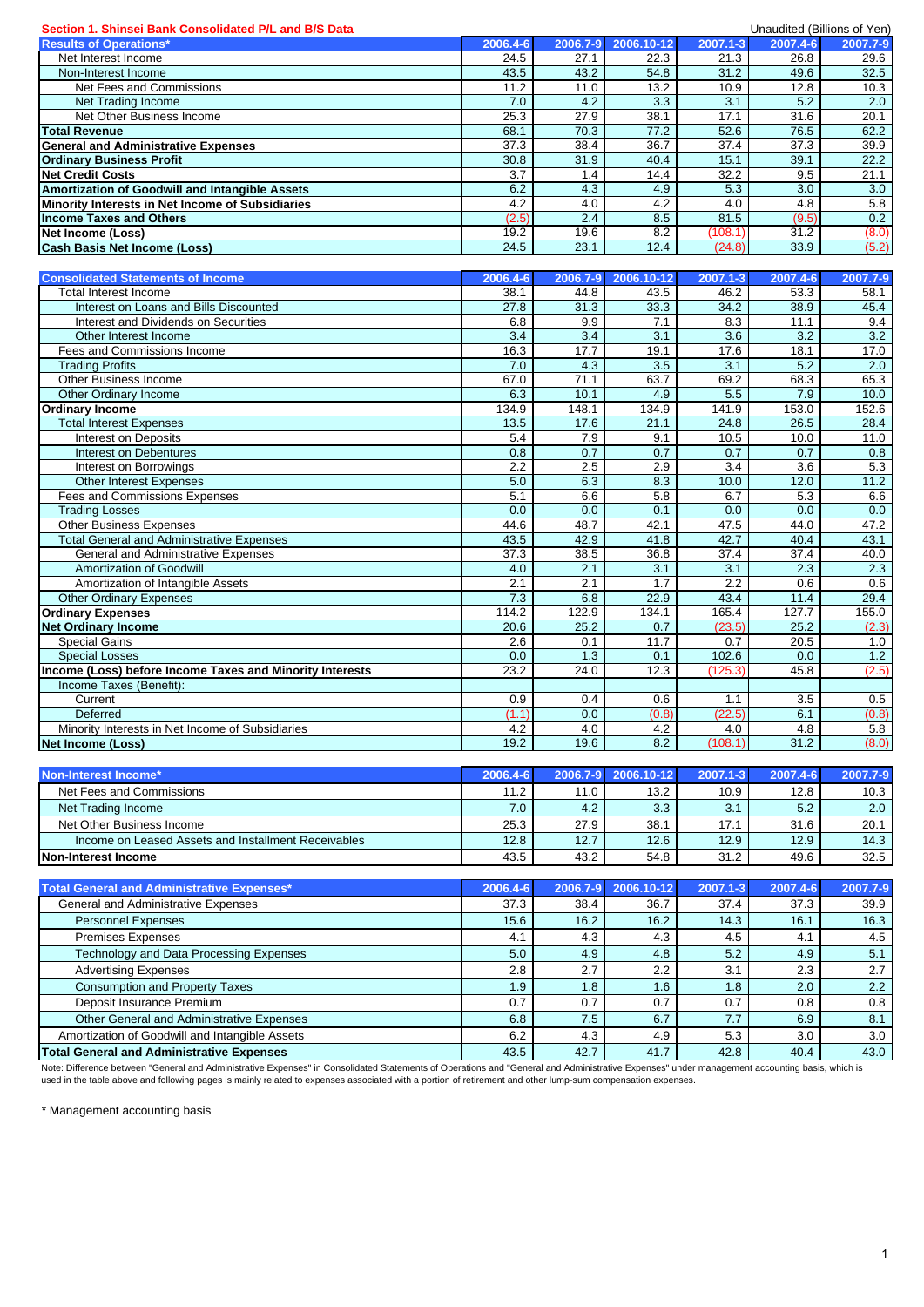|                                                                              |                |                   |                |                   |                | Unaudited (Billions of Yen) |
|------------------------------------------------------------------------------|----------------|-------------------|----------------|-------------------|----------------|-----------------------------|
|                                                                              |                | 2006.4-6          |                | 2006.7-9          |                | 2006.10-12                  |
| Interest-Earning Assets and Interest-Bearing Liabilities*                    | <b>Average</b> | <b>Yield/Rate</b> | Average        | <b>Yield/Rate</b> | Average        | <b>Yield/Rate</b>           |
|                                                                              | <b>Balance</b> | (%)               | <b>Balance</b> | (%)               | <b>Balance</b> | (%)                         |
| <b>Interest-Earning Assets:</b>                                              |                |                   |                |                   |                |                             |
| Loans and Bills Discounted                                                   | 4,146.0        | 2.69              | 4,463.7        | 2.79              | 4,814.1        | 2.75                        |
| Leased Assets and Installment Receivables                                    | 843.4          | 6.10              | 832.5          | 6.08              | 839.0          | 5.96                        |
| <b>Securities</b>                                                            | 1,532.3        | 1.78              | 1,679.5        | 2.36              | 1,923.2        | 1.48                        |
| Other Interest-Earning Assets                                                | 655.2          | n.m               | 690.2          | n.m               | 771.7          | n.m.                        |
| <b>Total Revenue on Interest-Earning Assets</b>                              | 7.177.1        | 2.85              | 7.666.0        | 2.98              | 8.348.2        | 2.67                        |
| Interest-bearing liabilities:                                                |                |                   |                |                   |                |                             |
| Deposits, Including Negotiable Certificates of Deposit                       | 4,233.7        | 0.52              | 4,711.7        | 0.69              | 5,070.4        | 0.75                        |
| <b>Debentures</b>                                                            | 925.8          | 0.35              | 816.2          | 0.36              | 731.4          | 0.39                        |
| <b>Subordinated Debt</b>                                                     | 349.3          | 2.08              | 372.5          | 1.90              | 411.3          | 2.42                        |
| Borrowed Money and Corporate Bonds                                           | 1.104.7        | 0.93              | 1.149.8        | 0.95              | 1.120.8        | 1.04                        |
| Other Interest-Bearing Liabilities                                           | 279.4          | n.m               | 495.7          | n.m               | 972.5          | n.m.                        |
| <b>Total Expense on Interest-Bearing Liabilities</b>                         | 6.893.1        | 0.79              | 7,546.1        | 0.93              | 8.306.5        | 1.01                        |
| Non Interest-Bearing Sources of Funds:                                       |                |                   |                |                   |                |                             |
| Non Interest-Bearing (Assets) Liabilities, Net                               | (823.9)        |                   | (677.3)        |                   | (708.8)        |                             |
| <b>Total Equity-Minority Interests in Subsidiaries</b>                       | 1,107.9        |                   | 797.3          |                   | 750.4          |                             |
| Total Interest-Bearing Liabilities and Non Interest-Bearing                  |                |                   |                |                   |                |                             |
| <b>Sources of Funds</b>                                                      | 7,177.1        |                   | 7,666.0        |                   | 8,348.2        |                             |
| Net Interest Margin                                                          |                | 2.06              |                | 2.05              |                | 1.66                        |
| Impact of Non Interest-Bearing Sources                                       |                | 0.03              |                | 0.01              |                | 0.01                        |
| Net Revenue/Yield on Interest-Earning Assets                                 |                | 2.09              |                | 2.07              |                | 1.66                        |
| Reconciliation of Total Revenue on Interest-Earning Assets to Total Interest |                |                   |                |                   |                |                             |
| Income:                                                                      |                |                   |                |                   |                |                             |
| <b>Total Revenue on Interest-Earning Assets</b>                              | 7,177.1        | 2.85              | 7,666.0        | 2.98              | 8,348.2        | 2.67                        |
| Less: Income on Leased Assets and Installment Receivables                    | 843.4          | 6.10              | 832.5          | 6.08              | 839.0          | 5.96                        |
| <b>Total Interest Income</b>                                                 | 6,333.6        | 2.41              | 6,833.5        | 2.60              | 7,509.1        | 2.30                        |
| <b>Total Interest Expense</b>                                                |                |                   |                |                   |                |                             |
| Net Interest Income                                                          |                |                   |                |                   |                |                             |

|                                                                              | 2007.1-3       |                   |                | 2007.4-6          |                | 2007.7-9          |
|------------------------------------------------------------------------------|----------------|-------------------|----------------|-------------------|----------------|-------------------|
|                                                                              | <b>Average</b> | <b>Yield/Rate</b> | Average        | <b>Yield/Rate</b> | <b>Average</b> | <b>Yield/Rate</b> |
| Interest-Earning Assets and Interest-Bearing Liabilities*                    | <b>Balance</b> | (%)               | <b>Balance</b> | (%)               | <b>Balance</b> | (%)               |
| <b>Interest-Earning Assets:</b>                                              |                |                   |                |                   |                |                   |
| Loans and Bills Discounted                                                   | 5,029.9        | 2.76              | 5,213.6        | 3.00              | 5,257.1        | 3.44              |
| Leased Assets and Installment Receivables                                    | 810.1          | 6.47              | 785.0          | 6.60              | 777.8          | 7.34              |
| <b>Securities</b>                                                            | 1.866.9        | 1.81              | 1,947.4        | 2.30              | 2,035.1        | 1.84              |
| Other Interest-Earning Assets                                                | 768.7          | n.m.              | 681.6          | n.m               | 962.0          | n.m.              |
| <b>Total Revenue on Interest-Earning Assets</b>                              | 8,475.8        | 2.83              | 8,627.8        | 3.08              | 9,032.1        | 3.19              |
| Interest-bearing liabilities:                                                |                |                   |                |                   |                |                   |
| Deposits, Including Negotiable Certificates of Deposit                       | 5,320.1        | 0.85              | 5,528.4        | 0.79              | 5,570.9        | 0.86              |
| <b>Debentures</b>                                                            | 708.9          | 0.42              | 696.7          | 0.44              | 689.6          | 0.47              |
| <b>Subordinated Debt</b>                                                     | 464.9          | 3.28              | 481.0          | 3.53              | 464.5          | 3.15              |
| Borrowed Money and Corporate Bonds                                           | 1,097.1        | 1.34              | 1,092.0        | 1.30              | 1,090.2        | 1.96              |
| Other Interest-Bearing Liabilities                                           | 950.1          | n.m.              | 911.8          | n.m               | 1.208.4        | n.m.              |
| <b>Total Expense on Interest-Bearing Liabilities</b>                         | 8,541.3        | 1.18              | 8,710.0        | 1.22              | 9,023.8        | 1.25              |
| Non Interest-Bearing Sources of Funds:                                       |                |                   |                |                   |                |                   |
| Non Interest-Bearing (Assets) Liabilities, Net                               | (764.8)        |                   | (734.8)        |                   | (649.7)        |                   |
| <b>Total Equity-Minority Interests in Subsidiaries</b>                       | 699.2          |                   | 652.6          |                   | 658.0          |                   |
| Total Interest-Bearing Liabilities and Non Interest-Bearing Sources of       |                |                   |                |                   |                |                   |
| <b>Funds</b>                                                                 | 8,475.8        |                   | 8,627.8        |                   | 9,032.1        |                   |
| Net Interest Margin                                                          |                | 1.65              |                | 1.86              |                | 1.94              |
| Impact of Non Interest-Bearing Sources                                       |                | (0.01)            |                | (0.01)            |                | 0.00              |
| Net Revenue/Yield on Interest-Earning Assets                                 |                | 1.64              |                | 1.85              |                | 1.94              |
| Reconciliation of Total Revenue on Interest-Earning Assets to Total Interest |                |                   |                |                   |                |                   |
| Income:                                                                      |                |                   |                |                   |                |                   |
| Total Revenue on Interest-Earning Assets                                     | 8,475.8        | 2.83              | 8,627.8        | 3.08              | 9,032.1        | 3.19              |
| Less: Income on Leased Assets and Installment Receivables                    | 810.1          | 6.47              | 785.0          | 6.60              | 777.8          | 7.34              |
| <b>Total Interest Income</b>                                                 | 7,665.6        | 2.45              | 7,842.7        | 2.73              | 8,254.3        | 2.80              |
| <b>Total Interest Expense</b>                                                |                |                   |                |                   |                |                   |
| <b>Net Interest Income</b>                                                   |                |                   |                |                   |                |                   |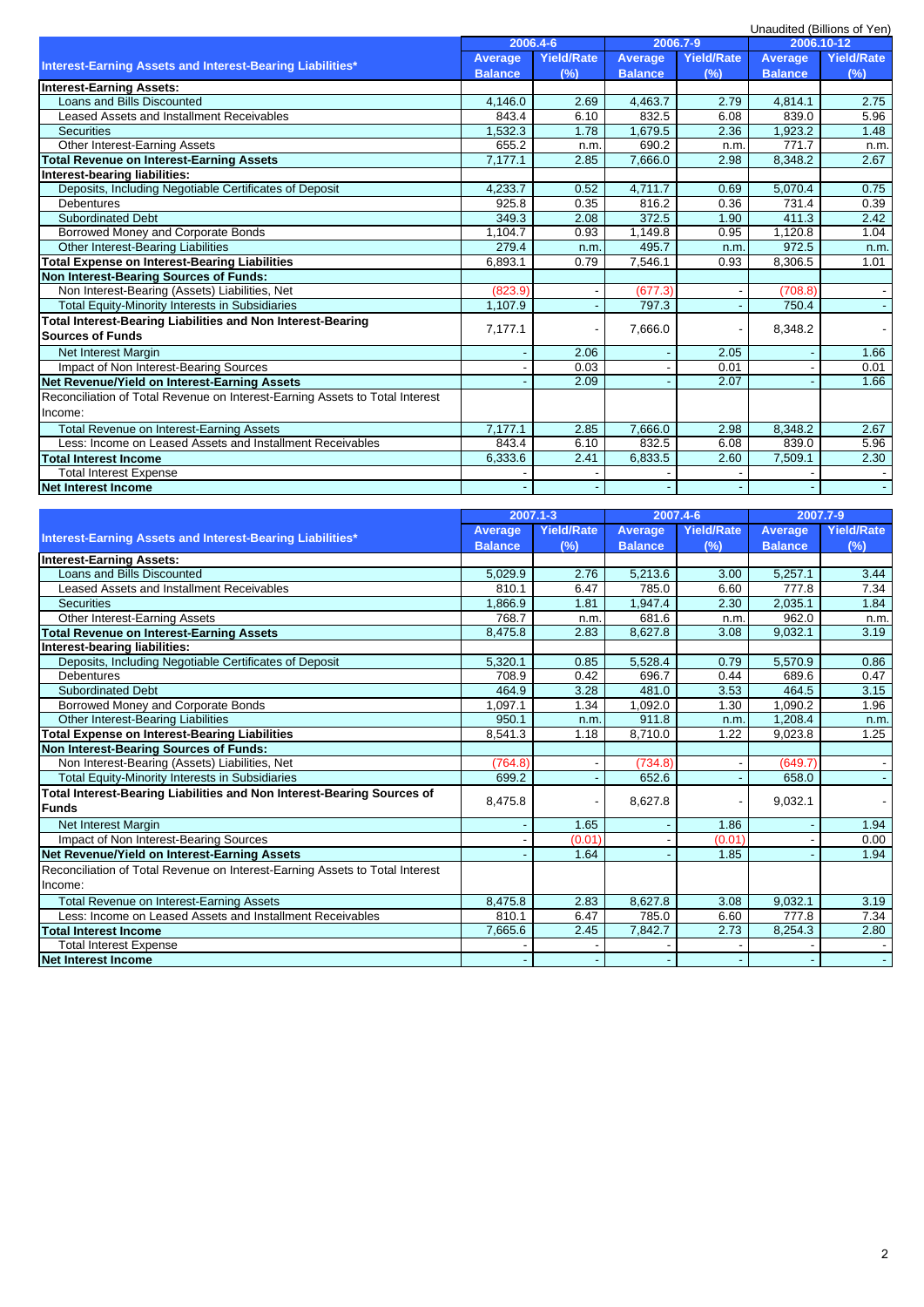|                                                                |                          |                          |                          |                |                          | Unaudited (Billions of Yen) |
|----------------------------------------------------------------|--------------------------|--------------------------|--------------------------|----------------|--------------------------|-----------------------------|
| <b>Consolidated Balance Sheets</b>                             | 2006.6                   | 2006.9                   | 2006.12                  | 2007.3         | 2007.6                   | 2007.9                      |
| Assets:                                                        |                          |                          |                          |                |                          |                             |
| Cash and Due From Banks                                        | 250.0                    | 312.4                    | 417.2                    | 448.5          | 412.2                    | 394.1                       |
| Call Loans                                                     | 175.7                    | 20.0                     | 71.0                     | 43.1           | 67.1                     | 736.1                       |
| <b>Collateral Related to Securities Borrowing Transactions</b> | 80.2                     | 27.2                     | 103.9                    | 11.0           | 47.6                     | 74.7                        |
| Other Monetary Claims Purchased                                | 287.4                    | 296.9                    | 383.1                    | 366.5          | 469.7                    | 445.1                       |
| <b>Trading Assets</b>                                          | 366.7                    | 423.4                    | 368.8                    | 303.3          | 310.0                    | 251.4                       |
| Monetary Assets Held in Trust                                  | 447.9                    | 506.5                    | 494.6                    | 502.3          | 488.0                    | 417.6                       |
| <b>Securities</b>                                              | 1,540.9                  | 1,771.7                  | 1,880.0                  | 1,854.6        | 1,869.7                  | 2,368.5                     |
| Loans and Bills Discounted<br><b>Foreign Exchanges</b>         | 4,241.7<br>9.6           | 4,781.4<br>13.9          | 4,977.0<br>10.7          | 5,146.3        | 5,278.5                  | 5,456.5                     |
|                                                                |                          | 844.1                    |                          | 15.0           | 30.5                     | 26.7                        |
| <b>Other Assets</b><br>Premises and Equipment                  | 848.1<br>396.0           | 398.1                    | 884.0<br>392.7           | 870.3<br>382.4 | 914.0<br>382.4           | 1,018.4<br>372.2            |
| Intangible Assets                                              | 354.7                    | 351.0                    | 344.0                    | 244.1          | 240.4                    | 238.8                       |
| Goodwill, Net                                                  | 221.4                    | 219.4                    | 216.2                    | 158.0          | 156.4                    | 154.1                       |
| Deferred Issuance Expenses for Debentures                      | 0.1                      | 0.1                      | 0.1                      | 0.1            | 0.1                      | 0.1                         |
| <b>Deferred Tax Assets</b>                                     | 30.9                     | 30.8                     | 27.9                     | 42.4           | 35.5                     | 38.7                        |
| Customers' Liabilities for Acceptances and Guarantees          | 808.2                    | 789.4                    | 773.8                    | 754.4          | 745.1                    | 725.5                       |
| <b>Reserve for Credit Losses</b>                               | (142.1)                  | (133.8)                  | (139.8)                  | (147.2)        | (146.0)                  | (141.7)                     |
| <b>Total Assets</b>                                            | 9,696.6                  | 10,433.6                 | 10,989.6                 | 10,837.6       | 11,145.3                 | 12,423.4                    |
| <b>Liabilities and Equity</b>                                  |                          |                          |                          |                |                          |                             |
| Liabilities:                                                   |                          |                          |                          |                |                          |                             |
| <b>Deposits</b>                                                | 4,217.9                  | 4,597.3                  | 4,744.0                  | 4,940.7        | 5,067.0                  | 5,151.3                     |
| Negotiable Certificates of Deposit                             | 237.9                    | 348.3                    | 315.1                    | 480.1          | 474.9                    | 719.3                       |
| <b>Debentures</b>                                              | 847.0                    | 758.8                    | 712.5                    | 703.2          | 693.7                    | 686.5                       |
| <b>Call Money</b>                                              | 129.2                    | 449.9                    | 808.1                    | 692.7          | 698.0                    | 1,377.4                     |
| Collateral Related to Securities Lending Transactions          | 76.0                     | 41.4                     | 180.8                    | 8.3            | 77.5                     | 285.1                       |
| <b>Commercial Paper</b>                                        | 165.0                    | 168.7                    | 241.0                    | 171.3          |                          |                             |
| <b>Trading Liabilities</b>                                     | 150.5                    | 106.6                    | 107.8                    | 99.2           | 127.8                    | 110.5                       |
| <b>Borrowed Money</b>                                          | 1,142.0                  | 1,213.9                  | 1,139.2                  | 1,122.6        | 1,099.4                  | 1,092.7                     |
| <b>Foreign Exchanges</b>                                       | 0.0                      | 0.0                      | 0.3                      | 0.1            | 0.0                      | 0.0                         |
| Short-Term Corporate Bonds                                     |                          |                          |                          |                | 181.3                    | 115.0                       |
| <b>Corporate Bonds</b>                                         | 298.9                    | 300.6                    | 400.0                    | 400.4          | 444.0                    | 432.7                       |
| <b>Other Liabilities</b>                                       | 493.1                    | 619.7                    | 504.7                    | 498.3          | 548.5                    | 766.1                       |
| <b>Accrued Employees' Bonuses</b>                              | 5.0                      | 8.0                      | 10.3                     | 13.1           | 5.0                      | 8.4                         |
| <b>Accrued Directors' Bonuses</b>                              | 0.0                      | 0.1                      | 0.2                      | 0.3            | 0.2                      | 0.2                         |
| Reserve for Employees' Retirement Benefits                     | 3.0                      | 3.1                      | 3.3                      | 3.5            | 3.3                      | 3.2                         |
| Reserve for Directors' Retirement Benefits                     | $\overline{\phantom{a}}$ |                          |                          |                |                          | 0.0                         |
| Reserve for Losses on Interest Repayments                      |                          | 2.4                      | 10.8                     | 10.3           | 9.7                      | 9.4                         |
| Reserve Under Special Law                                      | 0.0                      | 0.0                      | 0.0                      | 0.0            | 0.0                      | 0.0                         |
| <b>Deferred Tax Liabilities</b>                                | 11.8                     | 13.9                     | $\overline{13.0}$        | 5.0            | 5.1                      | 4.6                         |
| <b>Acceptances and Guarantees</b>                              | 808.2                    | 789.4                    | 773.8                    | 754.4          | 745.1                    | 725.5                       |
| <b>Total Liabilities</b>                                       | 8,586.2                  | 9,422.9                  | 9,965.8                  | 9,904.4        | 10,181.2                 | 11,488.7                    |
| Equity:                                                        |                          |                          |                          |                |                          |                             |
| <b>Total Shareholders' Equity</b>                              | 860.0                    | 747.7                    | 752.5                    | 642.7          | 671.2                    | 663.3                       |
| <b>Capital Stock</b>                                           | 451.2                    | 451.2                    | 451.2                    | 451.2          | 451.2                    | 451.2                       |
| <b>Capital Surplus</b>                                         | 18.5                     | 18.5                     | 18.5                     | 18.5           | 18.5                     | $18.5$                      |
| <b>Retained Earnings</b>                                       | 394.7                    | 414.3                    | 355.2                    | 245.4          | 273.9                    | 266.0                       |
| <b>Treasury Stock, at Cost</b>                                 | (4.5)                    | (136.5)                  | (72.5)                   | (72.5)         | (72.5)                   | (72.5)                      |
| Total Net Unrealized Gain (Loss) and Translation Adjustments   | (11.4)                   | (1.8)                    | 1.8                      | 0.2            | (10.3)                   | (9.7)                       |
| Unrealized Gain (Loss) on Available-For-Sale Securities        | (0.2)                    | (0.5)                    | 4.5                      | 5.0            | 6.0                      | (3.8)                       |
| Deferred Gain (Loss) on Derivatives Under Hedge Accounting     | (14.5)                   | (3.9)                    | (6.6)                    | (7.7)          | (20.3)                   | (9.5)                       |
| <b>Foreign Currency Translation Adjustments</b>                | 3.3                      | 2.6                      | 4.0                      | 2.9            | 3.8                      | 3.6                         |
| <b>Stock Acquisition Rights</b>                                | 0.0                      | 0.2                      | 0.4                      | 0.5            | 0.6                      | 0.8                         |
| Minority Interests in Subsidiaries                             | 261.7                    | 264.6                    | 268.9                    | 289.6          | 302.4                    | 280.1                       |
| <b>Total Equity</b>                                            | 1,110.4                  | 1,010.7                  | 1,023.8                  | 933.2          | 964.0                    | 934.6                       |
| <b>Total Liabilities and Equity</b>                            | 9,696.6                  | 10,433.6                 | 10,989.6                 | 10,837.6       | 11,145.3                 | 12,423.4                    |
|                                                                |                          |                          |                          |                |                          |                             |
| <b>Intangible Assets</b>                                       | 2006.6                   | 2006.9                   | 2006.12                  | 2007.3         | 2007.6                   | 2007.9                      |
| Goodwill, net                                                  | 221.4                    | 219.4                    | 216.2                    | 158.0          | 156.4                    | 154.1                       |
| <b>APLUS</b>                                                   |                          | 177.5                    |                          | 117.2          |                          | 113.7                       |
| Showa Leasing                                                  |                          | 42.7                     |                          | 41.5           |                          | 40.3                        |
| <b>Others</b>                                                  |                          | (0.8)                    |                          | (0.7)          |                          | (0.0)                       |
| Intangible Assets Related with Acquisitions                    | 66.0                     | 63.8                     | 62.0                     | 19.8           | 19.1                     | 18.4                        |
| <b>APLUS</b>                                                   |                          | 55.7                     |                          | 12.2           |                          | 11.3                        |
| Showa Leasing                                                  |                          | 8.1                      | $\overline{\phantom{a}}$ | 7.6            |                          | 7.0                         |
| Other                                                          | 67.2                     | 67.7                     | 65.7                     | 66.2           | 64.7                     | 66.2                        |
| <b>Intangible Assets</b>                                       | 354.7                    | 351.0                    | 344.0                    | 244.1          | 240.4                    | 238.8                       |
|                                                                |                          |                          |                          |                |                          |                             |
| <b>Tax Loss Carryforwards</b>                                  | 2006.6                   | 2006.9                   | 2006.12                  | 2007.3         | 2007.6                   | 2007.9                      |
| Shinsei Bank                                                   |                          |                          |                          | 150.0          |                          |                             |
| <b>APLUS</b>                                                   |                          |                          |                          | 195.6          |                          | $\omega$                    |
| Showa Leasing                                                  | $\overline{\phantom{a}}$ | $\overline{\phantom{a}}$ |                          | 41.0           | $\overline{\phantom{a}}$ | $\blacksquare$              |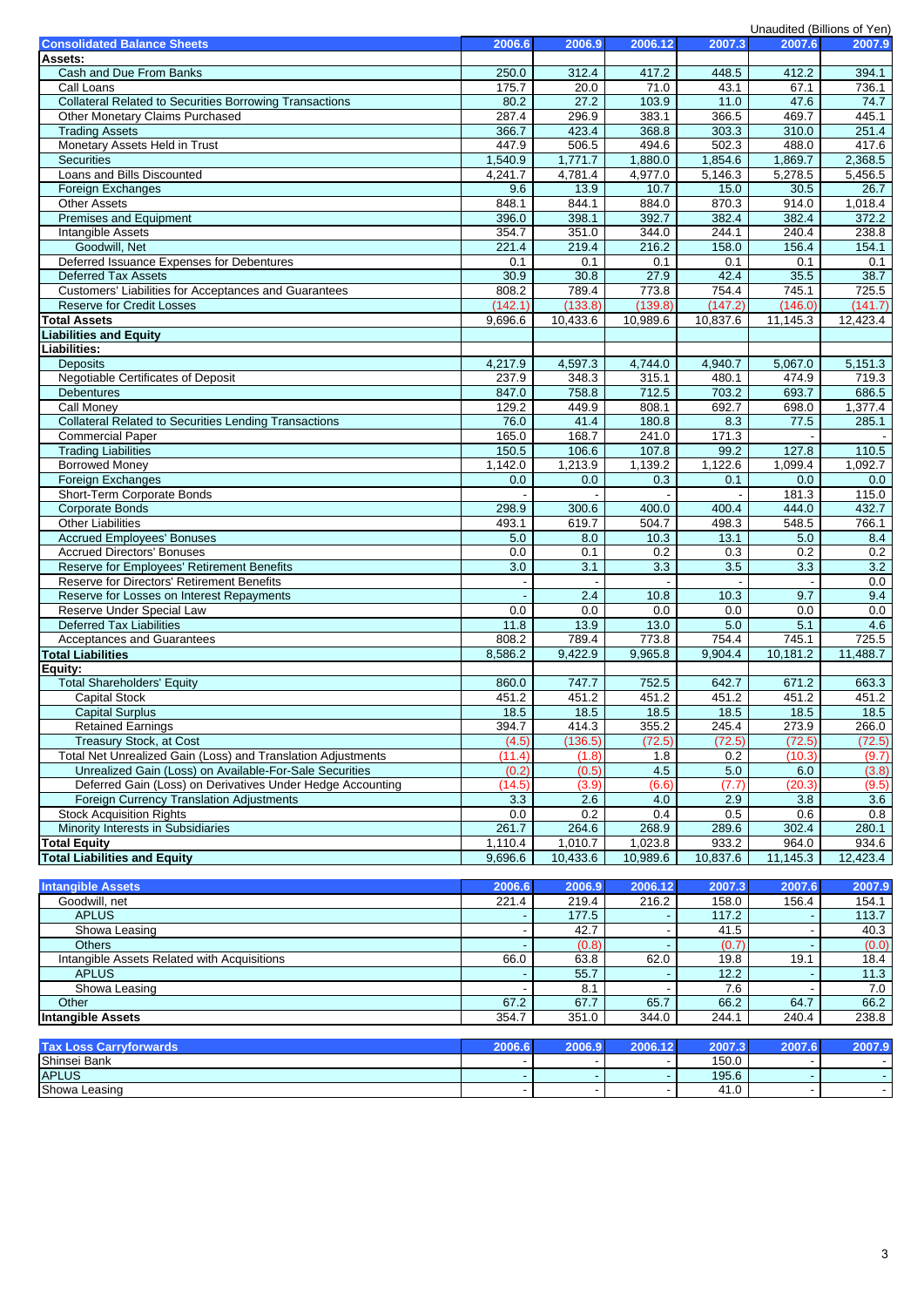|                                                                     |                          |             |              |                  |             | Unaudited (Billions of Yen) |
|---------------------------------------------------------------------|--------------------------|-------------|--------------|------------------|-------------|-----------------------------|
| <b>Risk Monitored Loans (Consolidated)</b>                          | 2006.6                   | 2006.9      | 2006.12      | 2007.3           | 2007.6      | 2007.9                      |
| Loans to Bankrupt Obligors                                          |                          | 2.0         |              | 1.7              |             | 0.8                         |
| Non-Accrual Deliquent Loans                                         | $\overline{\phantom{a}}$ | 19.4        | ÷,           | 21.8             |             | 41.6                        |
| Loans Past Due Three Months or More                                 |                          | 4.1         |              | 4.7              |             | 9.9                         |
| <b>Restructured Loans</b>                                           |                          | 38.2        |              | 36.4             |             | 25.5                        |
| Total (A)                                                           |                          | 63.8        |              | 64.8             |             | 77.9                        |
| Loans and Bills Discounted (B)                                      | 4,241.7                  | 4,781.4     | 4,977.0      | 5,146.3          | 5,278.5     | 5,456.5                     |
| $(A)/(B)$ X 100 (%)                                                 |                          | 1.34%       |              | 1.26%            |             | 1.43%                       |
| Reserve for Credit Losses (C)                                       | 142.1                    | 133.8       | 139.8        | 147.2            | 146.0       | 141.7                       |
| Reserve Ratios (C)/(A) X 100 (%)                                    |                          | 208.6%      |              | 227.2%           |             | 181.7%                      |
|                                                                     |                          |             |              |                  |             |                             |
| <b>Overall Funding Composition*</b>                                 | 2006.6                   | 2006.9      | 2006.12      | 2007.3           | 2007.6      | 2007.9                      |
| <b>Total Customer Based Funding</b>                                 | 5,303.0                  | 5,704.6     | 5,771.8      | 6,124.2          | 6,235.7     | 6,557.2                     |
| <b>Institutional Deposits</b>                                       | 1,224.7                  | 1,558.3     | 1,529.2      | 1,847.1          | 1,982.7     | 2,306.6                     |
| <b>Institutional Debentures</b>                                     | 425.8                    | 353.0       | 316.9        | 321.3            | 321.0       | 324.3                       |
| <b>Retail Deposits</b>                                              | 3,231.2                  | 3,387.3     | 3,529.9      | 3,573.8          | 3,559.2     | 3,563.9                     |
| <b>Structured Deposits</b>                                          | 1,287.4                  | 1,383.3     | 1,420.3      | 1,457.9          | 1,499.1     | 1,558.5                     |
| <b>Retail Debentures</b>                                            | 421.2                    | 405.8       | 395.6        | 381.9            | 372.7       | 362.2                       |
| <b>Commercial Paper</b>                                             | 165.0                    | 168.7       | 241.0        | 171.3            |             |                             |
| <b>Borrowed Money</b>                                               | 1,142.0                  | 1,213.9     | 1,139.2      | 1,122.6          | 1,099.4     | 1,092.7                     |
| Corporate Bonds                                                     | 298.9                    | 300.6       | 400.0        | 400.4            | 625.3       | 547.7                       |
| <b>Total</b>                                                        | 6,908.9                  | 7,387.8     | 7,552.0      | 7,818.5          | 7,960.4     | 8,197.6                     |
|                                                                     |                          |             |              |                  |             |                             |
| <b>Section 2. Shinsei Bank Consolidated Business Line Data</b>      |                          |             |              |                  |             |                             |
|                                                                     |                          |             |              |                  |             |                             |
| <b>Section 2.1 Overall</b>                                          |                          |             |              |                  |             |                             |
| Overall*                                                            | 2006.4-6                 | 2006.7-9    | 2006.10-12   | 2007.1-3         | 2007.4-6    | 2007.7-9                    |
| <b>Total Revenue</b>                                                | 68.1                     | 70.3        | 77.2         | 52.6             | 76.5        | 62.2                        |
| <b>General Administrative Expenses</b>                              | 37.3                     | 38.4        | 36.7         | 37.4             | 37.3        | 39.9                        |
| <b>Ordinary Business Profit (Loss)</b>                              | 30.8                     | 31.9        | 40.4         | 15.1             | 39.1        | 22.2                        |
| <b>Net Credit Costs (Recoveries)</b>                                | 3.7                      | 1.4         | 14.4         | 32.2             | 9.5         | 21.1                        |
| Ordinary Business Profit (Loss) After Net Credit Costs (Recoveries) | 27.0                     | 30.5        | 26.0         | (17.1)           | 29.6        | 1.0                         |
| Amortization of Goodwill and Intangible Assets                      | 6.2                      | 4.3         | 4.9          | 5.3              | 3.0         | 3.0                         |
| Minority Interests in Net Income of Subsidiaries                    | 4.2                      | 4.0         | 4.2          | 4.0              | 4.8         | 5.8                         |
| <b>Income Taxes and Others</b>                                      | (2.5)                    | 2.4         | 8.5          | 81.5             | (9.5)       | 0.2                         |
| <b>Net Income (Loss)</b>                                            | 19.2                     | 19.6        | 8.2          | (108.1)          | 31.2        | (8.0)                       |
| <b>Cash Basis Net Income (Loss)</b>                                 | 24.5                     | 23.1        | 12.4         | (24.8)           | 33.9        | (5.2)                       |
|                                                                     |                          |             |              |                  |             |                             |
| <b>Institutional Banking*</b>                                       | 2006.4-6                 | 2006.7-9    | 2006.10-12   | 2007.1-3         | 2007.4-6    | 2007.7-9                    |
| <b>Total Revenue</b>                                                | 24.5                     | 30.7        | 38.9         | 23.0             | 33.6        | 25.0                        |
| <b>General Administrative Expenses</b>                              | 10.7                     | 11.2        | 11.1         | 10.3             | 12.5        | 13.3                        |
| <b>Ordinary Business Profit (Loss)</b>                              | 13.7                     | 19.5        | 27.8         | 12.6             | 21.1        | 11.6                        |
| <b>Net Credit Costs (Recoveries)</b>                                | (5.1)                    | (12.0)      | 2.9          | 10.2             | (3.0)       | 7.1                         |
| Ordinary Business Profit (Loss) After Net Credit Costs (Recoveries) | 18.9                     | 31.5        | 24.8         | 2.4              | 24.1        | 4.5                         |
|                                                                     |                          |             |              |                  |             |                             |
| <b>Consumer and Commercial Finance*</b>                             | 2006.4-6                 | 2006.7-9    | 2006.10-12   | 2007.1-3         | 2007.4-6    | 2007.7-9                    |
| <b>Total Revenue</b>                                                | 31.8                     | 28.8        | 30.9         | 20.6             | 31.3        | 25.0                        |
| <b>General Administrative Expenses</b>                              | 17.0                     | 17.9        | 16.2         | 16.9             | 15.3        | 15.6                        |
| <b>Ordinary Business Profit (Loss)</b>                              | 14.7                     | 10.9        | 14.6         | 3.6              | 16.0        | 9.3                         |
| <b>Net Credit Costs (Recoveries)</b>                                | 8.8                      | 11.3        | 11.3         | 22.3             | 12.5        | 12.3                        |
| Ordinary Business Profit (Loss) After Net Credit Costs (Recoveries) | 5.9                      | (0.4)       | 3.3          | (18.6)           | 3.4         | (2.9)                       |
|                                                                     |                          |             |              |                  |             |                             |
| <b>Retail Banking*</b>                                              | 2006.4-6                 | 2006.7-9    | 2006.10-12   | 2007.1-3         | 2007.4-6    | 2007.7-9                    |
| <b>Total Revenue</b>                                                | 10.5                     | 9.0         | 7.7          | 8.8              | 9.1         | 8.9                         |
| <b>General Administrative Expenses</b>                              | 9.9                      | 9.5         | 9.0          | 9.2              | 9.6         | 10.6                        |
| <b>Ordinary Business Profit (Loss)</b>                              | 0.5                      | (0.4)       | (1.2)        | (0.3)            | (0.5)       | (1.6)                       |
| <b>Net Credit Costs (Recoveries)</b>                                | 0.0                      | 0.0         | 0.0          | 0.0              | 0.0         | (0.0)                       |
| Ordinary Business Profit (Loss) After Net Credit Costs (Recoveries) | 0.5                      | (0.4)       | (1.2)        | (0.4)            | (0.5)       | (1.7)                       |
|                                                                     |                          |             |              |                  |             |                             |
| ALM/Corporate/Other*                                                | 2006.4-6                 | 2006.7-9    | 2006.10-12   | 2007.1-3         | 2007.4-6    | 2007.7-9                    |
| <b>Total Revenue</b>                                                | 1.2                      | 1.6         | (0.4)        | 0.1              | 2.3         | 3.1                         |
| <b>General Administrative Expenses</b>                              | (0.4)                    | (0.3)       | 0.3          | 1.0              | (0.1)       | 0.2                         |
| <b>Ordinary Business Profit (Loss)</b>                              | 1.7                      | 1.9         | (0.7)        | (0.8)            | 2.4         | 2.8                         |
| <b>Net Credit Costs (Recoveries)</b>                                | 0.0                      | 2.0         | 0.1          | (0.3)            | (0.1)       | 1.6                         |
| Ordinary Business Profit (Loss) After Net Credit Costs (Recoveries) | 1.6                      | (0.1)       | (0.8)        | (0.5)            | $2.5\,$     | 1.2                         |
|                                                                     |                          |             |              |                  |             |                             |
| <b>Section 2.2 Business Line Total Revenue</b>                      |                          |             |              |                  |             |                             |
| <b>Institutional Banking Total Revenue*</b>                         | 2006.4-6                 | 2006.7-9    | 2006.10-12   | 2007.1-3         | 2007.4-6    | 2007.7-9                    |
| Net Interest Income                                                 | 8.3                      | 8.2         | 5.2          | 7.5              | 9.8         | 10.0                        |
| Non-Interest Income                                                 | 16.1                     | 22.4        | 33.7         | 15.5             | 23.8        | 14.9                        |
| <b>Institutional Banking Total Revenue</b>                          | 24.5                     | 30.7        | 38.9         | 23.0             | 33.6        | 25.0                        |
|                                                                     |                          |             | 3.3          | 2.5              | 5.1         | 3.2                         |
| Foreign exchange, derivatives, equity-related                       | 4.4                      | 2.5         |              |                  |             |                             |
| Non-recourse real estate finance                                    | 3.9                      | 4.7         | 4.6          | 4.5              | 4.8         | 4.6                         |
| <b>Basic Banking</b>                                                | 4.2                      | 5.0         | 4.7          | 4.4              | 4.1         | 3.9                         |
| Credit trading                                                      | 4.1                      | 6.1         | 3.7          | 3.0              | 4.7         | 7.9                         |
| Securitization                                                      | 2.4                      | 1.3         | 6.5          | 0.9              | 1.5         | (1.4)                       |
| Principal investments                                               | 3.4                      | 5.0         | 2.5          | 3.0              | 7.3         | 4.8                         |
|                                                                     |                          |             |              |                  |             |                             |
| Other capital markets                                               | 0.2                      | 4.1         | (1.1)        | $\overline{3.0}$ | 1.3         | (0.2)                       |
| <b>Others</b><br><b>Institutional Banking Total Revenue</b>         | 1.5<br>24.5              | 1.6<br>30.7 | 14.4<br>38.9 | 1.5<br>23.0      | 4.4<br>33.6 | 1.9<br>25.0                 |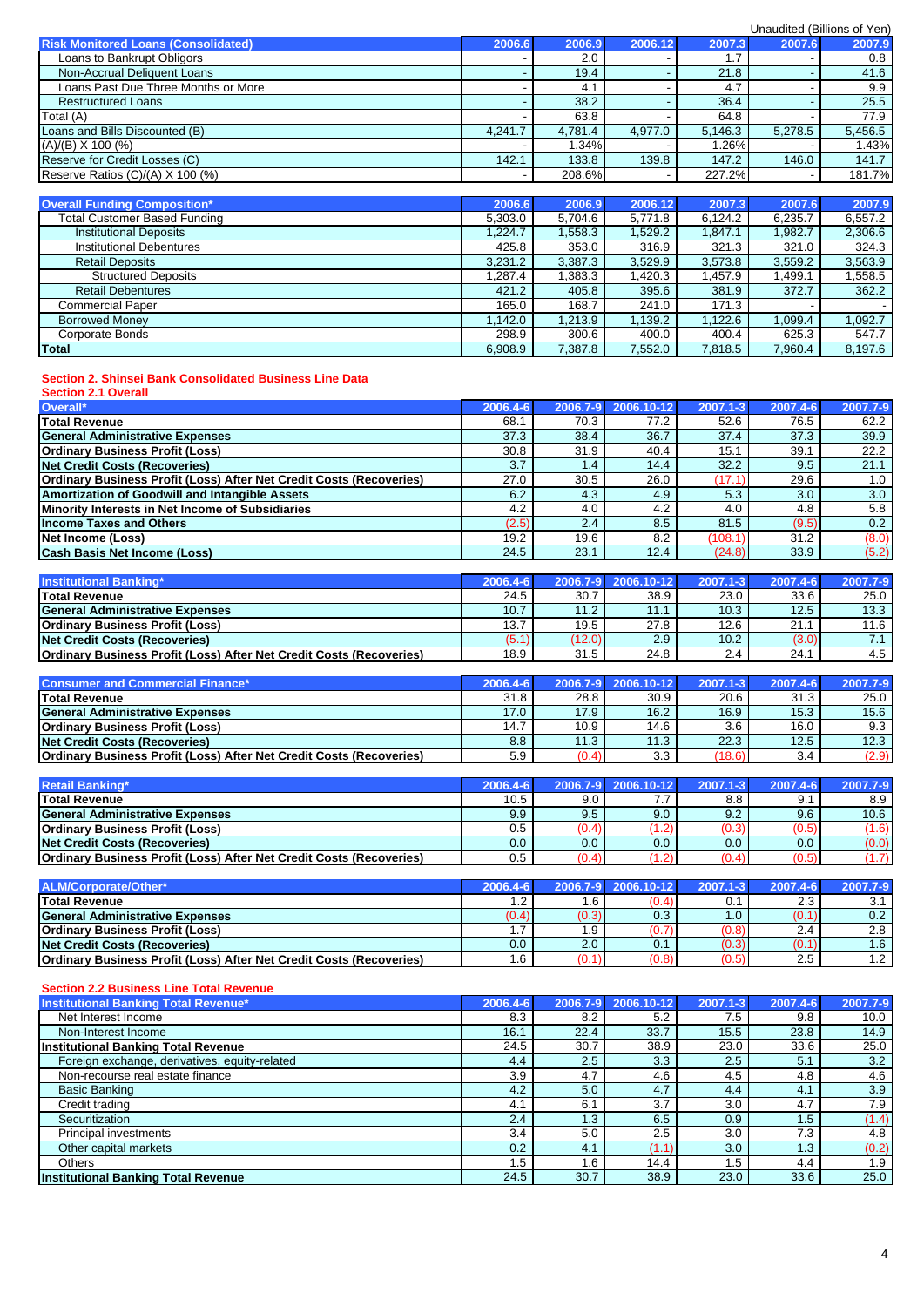|                                                                        |                         |               |                         |                  | Unaudited (Billions of Yen) |                                                                                                       |
|------------------------------------------------------------------------|-------------------------|---------------|-------------------------|------------------|-----------------------------|-------------------------------------------------------------------------------------------------------|
| <b>Consumer and Commercial Finance Total Revenue*</b>                  | 2006.4-6                |               | 2006.7-9 2006.10-12     | 2007.1-3         | 2007.4-6                    | 2007.7-9                                                                                              |
| Net Interest Income                                                    | 10.9                    | 12.2          | 10.6                    | 9.1              | 11.0                        | 9.1                                                                                                   |
| Non-Interest Income                                                    | 20.8                    | 16.6          | 20.2                    | 11.4             | 20.3                        | 15.9                                                                                                  |
| <b>Consumer and Commercial Finance Total Revenue</b>                   | 31.8                    | 28.8          | 30.9                    | 20.6             | 31.3                        | 25.0                                                                                                  |
| <b>APLUS</b>                                                           | 23.6                    | 24.5          | 23.2                    | 21.7             | 22.5                        | 24.3                                                                                                  |
| Showa Leasing                                                          | 5.7                     | 7.7           | 5.9                     | 5.6              | 7.2                         | 6.7                                                                                                   |
| <b>Other Subsidiaries</b>                                              | 2.4<br>31.8             | (3.3)         | 1.6<br>30.9             | (6.8)            | 1.5<br>31.3                 | (6.0)<br>25.0                                                                                         |
| <b>Consumer and Commercial Finance Total Revenue</b>                   |                         | 28.8          |                         | 20.6             |                             |                                                                                                       |
| <b>Retail Banking Total Revenue*</b>                                   | 2006.4-6                | 2006.7-9      | 2006.10-12              | 2007.1-3         | 2007.4-6                    | 2007.7-9                                                                                              |
| Net Interest Income                                                    | 4.3                     | 4.4           | 4.2                     | 4.5              | 4.7                         | 5.0                                                                                                   |
| Non-Interest Income                                                    | 6.1                     | 4.6           | 3.4                     | 4.2              | 4.3                         | 3.9                                                                                                   |
| <b>Retail Banking Total Revenue</b>                                    | 10.5                    | 9.0           | 7.7                     | 8.8              | 9.1                         | 8.9                                                                                                   |
| Deposits and Debentures Net Interest Income                            | 3.3                     | 3.5           | $\overline{3.7}$        | $\overline{3.9}$ | 4.0                         | 4.1                                                                                                   |
| Deposit-Related Non-Interest Income                                    | $\overline{3.7}$        | 3.2           | 1.3                     | $\overline{1.3}$ | 0.7                         | 1.3                                                                                                   |
| Asset Management                                                       | 2.1                     | 1.6           | 2.3                     | 3.1              | $\overline{3.0}$            | 2.6                                                                                                   |
| Loans                                                                  | 1.2                     | 0.6           | 0.3                     | 0.4              | 1.3                         | 0.6                                                                                                   |
| (Ref) Revenue from Structured Deposits                                 | 4.1                     | 3.8           | 1.7                     | 1.6              | 1.4                         | 2.1                                                                                                   |
| <b>Retail Banking Total Revenue</b>                                    | 10.5                    | 9.0           | 7.7                     | 8.8              | 9.1                         | 8.9                                                                                                   |
|                                                                        |                         |               |                         |                  |                             |                                                                                                       |
| ALM/Corporate/Other Total Revenue*                                     | 2006.4-6                | 2006.7-9      | 2006.10-12              | 2007.1-3         | 2007.4-6                    | 2007.7-9                                                                                              |
| Net Interest Income                                                    | 0.9                     | 2.1           | 2.2                     | 0.1              | 1.1                         | 5.4                                                                                                   |
| Non-Interest Income                                                    | 0.3                     | (0.5)         | (2.6)                   | 0.0              | 1.1                         | (2.3)                                                                                                 |
| <b>ALM/Corporate/Other Total Revenue</b>                               | 1.2                     | 1.6           | (0.4)                   | 0.1              | 2.3                         | 3.1                                                                                                   |
|                                                                        |                         |               |                         |                  |                             |                                                                                                       |
| <b>Total Revenue*</b>                                                  | 2006.4-6                | 2006.7-9      | 2006.10-12              | 2007.1-3         | 2007.4-6                    | 2007.7-9                                                                                              |
| Net Interest Income                                                    | 24.5                    | 27.1          | 22.3                    | 21.3             | 26.8                        | 29.6                                                                                                  |
| Non-Interest Income                                                    | 43.5                    | 43.2          | 54.8                    | 31.2             | 49.6                        | 32.5                                                                                                  |
| <b>Total Revenue</b>                                                   | 68.1                    | 70.3          | 77.2                    | 52.6             | 76.5                        | 62.2                                                                                                  |
| <b>Institutional Banking Total Revenue</b>                             | 24.5                    | 30.7          | 38.9                    | 23.0             | 33.6                        | 25.0                                                                                                  |
| <b>Consumer and Commercial Finance Total Revenue</b>                   | 31.8                    | 28.8          | 30.9                    | 20.6             | 31.3                        | 25.0                                                                                                  |
| <b>Retail Banking Total Revenue</b>                                    | 10.5                    | 9.0           | 7.7                     | 8.8              | 9.1                         | 8.9                                                                                                   |
| ALM/Corporate/Other Total Revenue                                      | 1.2                     | 1.6           | (0.4)                   | 0.1              | 2.3                         | 3.1                                                                                                   |
| <b>Total Revenue</b>                                                   | 68.1                    | 70.3          | 77.2                    | 52.6             | 76.5                        | 62.2                                                                                                  |
| <b>General and Administrative Expenses*</b>                            | 2006.4-6                | 2006.7-9      | 2006.10-12              | 2007.1-3         | 2007.4-6                    | 2007.7-9                                                                                              |
|                                                                        |                         |               |                         |                  |                             |                                                                                                       |
|                                                                        |                         |               |                         |                  |                             |                                                                                                       |
| <b>Institutional Banking</b>                                           | 10.7                    | 11.2          | 11.1                    | 10.3             | 12.5                        | 13.3                                                                                                  |
| <b>Consumer and Commercial Finance</b>                                 | 17.0                    | 17.9          | 16.2                    | 16.9             | 15.3                        | 15.6                                                                                                  |
| <b>APLUS</b>                                                           | 13.3                    | 14.2          | 12.5                    | 13.1             | 11.3                        |                                                                                                       |
| Showa Leasing                                                          | $\overline{2.6}$<br>0.9 | 2.8           | $\overline{2.8}$<br>0.7 | 2.9<br>0.8       | $\overline{3.2}$<br>0.7     | 3.4<br>0.6                                                                                            |
| <b>Other Subsidiaries</b>                                              | 9.9                     | 0.8<br>9.5    | 9.0                     | 9.2              | 9.6                         |                                                                                                       |
| <b>Retail Banking</b><br>ALM/Corporate/Other                           | (0.4)                   | (0.3)         | 0.3                     | 1.0              | (0.1)                       | 10.6                                                                                                  |
| <b>General and Administrative Expenses</b>                             | 37.3                    | 38.4          | 36.7                    | 37.4             | 37.3                        | 39.9                                                                                                  |
|                                                                        |                         |               |                         |                  |                             |                                                                                                       |
| <b>Ordinary Business Profit (Loss)*</b>                                | 2006.4-6                | 2006.7-9      | 2006.10-12              | 2007.1-3         | 2007.4-6                    |                                                                                                       |
| Institutional Banking                                                  | 13.7                    | 19.5          | 27.8                    | 12.6             | 21.1                        |                                                                                                       |
| <b>Consumer and Commercial Finance</b>                                 | 14.7                    | 10.9          | 14.6                    | 3.6              | 16.0                        |                                                                                                       |
| <b>APLUS</b>                                                           | 10.2                    | 10.3          | 10.6                    | 8.6              | 11.2                        |                                                                                                       |
| Showa Leasing                                                          | 3.0                     | 4.8           | 3.1                     | 2.7              | 4.0                         |                                                                                                       |
| <b>Other Subsidiaries</b>                                              | 1.4                     | (4.2)         | 0.9                     | (7.7)            | 0.7                         | 11.5<br>0.2<br>2007.7-9<br>11.6<br>9.3<br>12.7<br>3.2<br>(6.6)                                        |
| <b>Retail Banking</b>                                                  | 0.5                     | (0.4)         | (1.2)                   | (0.3)            | (0.5)                       | (1.6)                                                                                                 |
| ALM/Corporate/Other                                                    | 1.7                     | 1.9           | (0.7)                   | (0.8)            | 2.4                         |                                                                                                       |
| <b>Ordinary Business Profit (Loss)</b>                                 | 30.8                    | 31.9          | 40.4                    | 15.1             | 39.1                        |                                                                                                       |
|                                                                        |                         |               |                         |                  |                             |                                                                                                       |
| Net Credit Costs (Recoveries)*                                         | 2006.4-6                | 2006.7-9      | 2006.10-12              | 2007.1-3         | 2007.4-6                    |                                                                                                       |
| <b>Institutional Banking</b>                                           | (5.1)                   | (12.0)        | 2.9                     | 10.2             | (3.0)                       | 2.8<br>22.2<br>2007.7-9<br>7.1                                                                        |
| <b>Consumer and Commercial Finance</b>                                 | 8.8                     | 11.3          | 11.3                    | 22.3             | 12.5                        | 12.3                                                                                                  |
| <b>APLUS</b>                                                           | 8.3                     | 9.2           | 10.4                    | 21.1             | 9.8                         | 9.9                                                                                                   |
| Showa Leasing                                                          | (0.1)                   | 1.6           | 0.3                     | 1.1              | 0.6                         |                                                                                                       |
| <b>Other Subsidiaries</b>                                              | 0.6                     | 0.5           | 0.4                     | 0.0              | 2.1                         |                                                                                                       |
| <b>Retail Banking</b>                                                  | 0.0                     | 0.0           | 0.0                     | 0.0              | 0.0                         |                                                                                                       |
| ALM/Corporate/Other                                                    | 0.0                     | 2.0           | 0.1                     | (0.3)            | (0.1)                       |                                                                                                       |
| <b>Net Credit Costs (Recoveries)</b>                                   | 3.7                     | 1.4           | 14.4                    | 32.2             | 9.5                         |                                                                                                       |
|                                                                        | 2006.4-6                |               |                         |                  | 2007.4-6                    |                                                                                                       |
| <b>OBP (Loss) After Net Credit Costs Recoveries*</b>                   |                         | 2006.7-9      | 2006.10-12              | 2007.1-3         |                             |                                                                                                       |
| <b>Institutional Banking</b><br><b>Consumer and Commercial Finance</b> | 18.9<br>5.9             | 31.5<br>(0.4) | 24.8<br>3.3             | 2.4<br>(18.6)    | 24.1<br>3.4                 |                                                                                                       |
| <b>APLUS</b>                                                           | 1.9                     | 1.0           | 0.2                     | (12.5)           | 1.3                         |                                                                                                       |
| Showa Leasing                                                          | 3.2                     | 3.2           | 2.7                     | 1.5              | 3.4                         |                                                                                                       |
| <b>Other Subsidiaries</b>                                              | 0.7                     | (4.7)         | 0.4                     | (7.7)            | (1.3)                       |                                                                                                       |
| <b>Retail Banking</b>                                                  | 0.5                     | (0.4)         | (1.2)                   | (0.4)            | (0.5)                       | 0.8                                                                                                   |
| ALM/Corporate/Other<br>OBP (Loss) After Net Credit Costs (Recoveries)  | 1.6<br>27.0             | (0.1)<br>30.5 | (0.8)<br>26.0           | (0.5)            | 2.5<br>29.6                 | 2.3<br>0.0<br>(0.0)<br>1.6<br>21.1<br>2007.7-9<br>4.5<br>(2.9)<br>2.8<br>(6.6)<br>(1.7)<br>1.2<br>1.0 |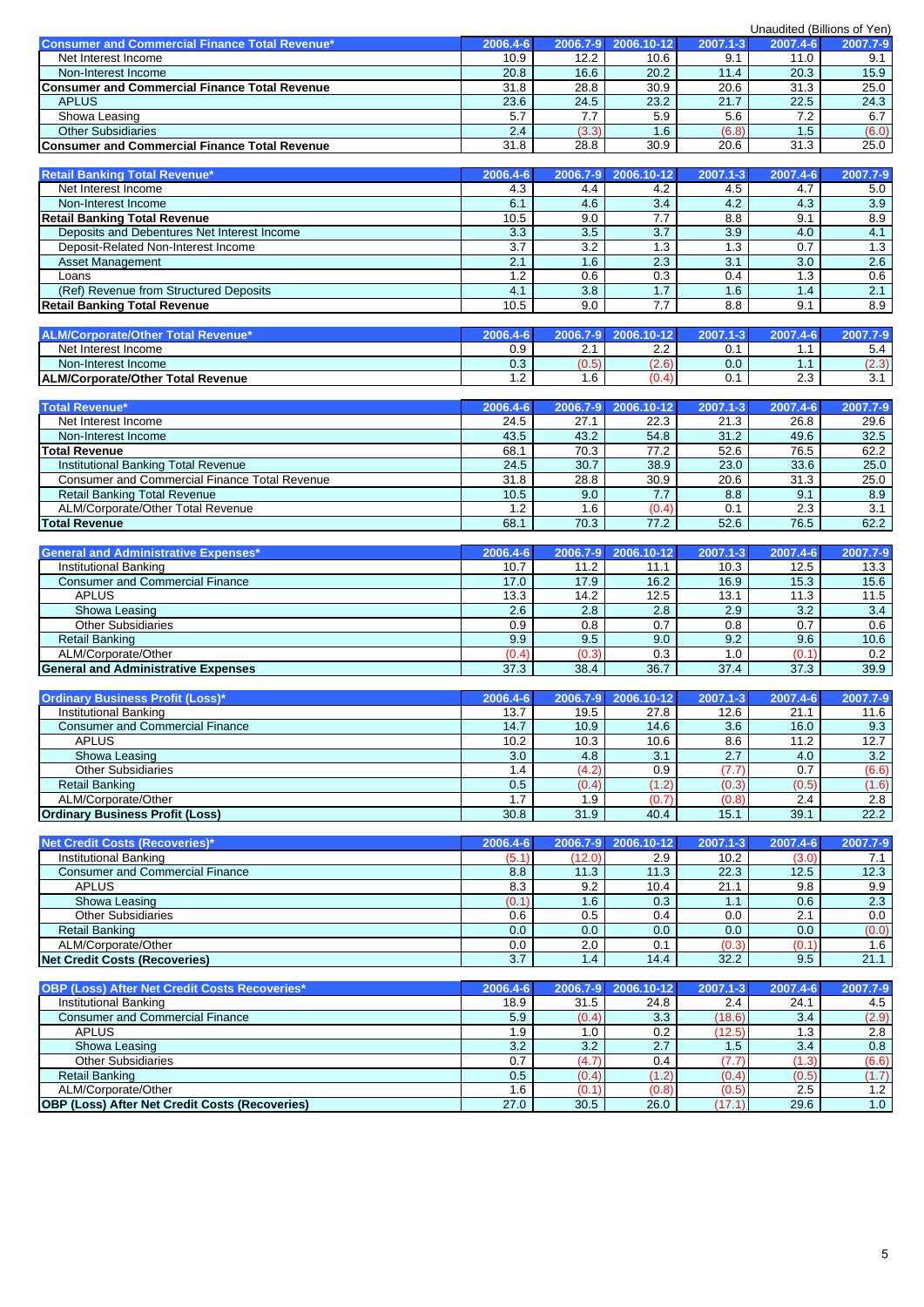| <b>Section 2.3 Business Line Key Data</b><br><b>Institutional Banking*</b>                                                 | 2006.6                                               | 2006.9                       | 2006.12                                              | 2007.3                      | Unaudited (Billions of Yen)<br>2007.6 | 2007.9                                                 |
|----------------------------------------------------------------------------------------------------------------------------|------------------------------------------------------|------------------------------|------------------------------------------------------|-----------------------------|---------------------------------------|--------------------------------------------------------|
| Corporate Loans                                                                                                            | 2,961.2                                              | 3,103.2                      | 2,955.6                                              | 2,985.5                     | 3,073.8                               | 3,086.9                                                |
| Non-Recourse Lending (Loans and Bonds)                                                                                     | 594.3                                                | 795.5                        | 863.1                                                | 922.2                       | 1.016.4                               | 1,062.5                                                |
| Non-Recourse Loans                                                                                                         | 453.0                                                | 665.8                        | 707.6                                                | 769.5                       | 823.8                                 | 873.4                                                  |
| Non-Recourse Bonds                                                                                                         | 141.3                                                | 129.7                        | 155.4                                                | 152.6                       | 192.5                                 | 189.0                                                  |
| Institutional Deposits and Negotiable Certificates of Deposit                                                              | 1,224.7                                              | 1,558.3                      | 1,529.2                                              | 1,847.1                     | 1,982.7                               | 2,306.6                                                |
| <b>Institutional Debentures</b>                                                                                            | 425.8                                                | 353.0                        | 316.9                                                | 321.3                       | 321.0                                 | 324.3                                                  |
| <b>Consumer and Commercial Finance*</b>                                                                                    | 2006.6                                               | 2006.9                       | 2006.12                                              | 2007.3                      | 2007.6                                | 2007.9                                                 |
| Loans to Consumer and Commerical Finance Customers                                                                         | 391.9                                                | 416.1                        | 428.2                                                | 424.9                       | 345.7                                 | 334.2                                                  |
| <b>Retail Banking*</b>                                                                                                     | 2006.6                                               | 2006.9                       | 2006.12                                              | 2007.3                      | 2007.6                                | 2007.9                                                 |
| Retail Loans Outstanding                                                                                                   | 527.4                                                | 548.6                        | 584.6                                                | 639.5                       | 697.6                                 | 778.3                                                  |
| <b>Housing Loan Balance</b>                                                                                                | 479.1                                                | 497.2                        | 515.4                                                | 562.2                       | 619.3                                 | 692.4                                                  |
| Assets Under Management (AUM)                                                                                              | 4,204.7                                              | 4,372.4                      | 4,544.9                                              | 4,622.7                     | 4,641.6                               | 4,670.0                                                |
| <b>Retail Deposits</b>                                                                                                     | 3,231.2                                              | 3,387.3                      | 3,529.9                                              | 3,573.8                     | 3,559.2                               | 3,563.9                                                |
| <b>Structured Deposits</b>                                                                                                 | 1,287.4                                              | 1,383.3                      | 1,420.3                                              | 1,457.9                     | 1,499.1                               | 1,558.5                                                |
| <b>Retail Debentures</b><br>Mutual Funds and Variable Annuities                                                            | 421.2<br>516.9                                       | 405.8<br>544.7               | 395.6<br>585.9                                       | 381.9<br>634.2              | 372.7<br>678.1                        | 362.2<br>713.7                                         |
| <b>Mutual Funds</b>                                                                                                        | 356.1                                                | 370.8                        | 401.1                                                | 437.3                       | 468.2                                 | 492.6                                                  |
| Variable Annuities                                                                                                         | 160.7                                                | 173.8                        | 184.7                                                | 196.8                       | 209.4                                 | 221.1                                                  |
| Total Number of Retail Accounts (Thousands)                                                                                | 1,792                                                | 1,861                        | 1,923                                                | 1,994                       | 2,047                                 | 2,089                                                  |
| <b>Total Number of PowerSmart Housing Loan Customers</b>                                                                   | 21.447                                               | 22,543                       | 23,686                                               | 25,842                      | 28,393                                | 31,703                                                 |
| Note: AUM includes unclaimed debentures                                                                                    |                                                      |                              |                                                      |                             |                                       |                                                        |
| <b>Risk Capital Allocation by Business</b>                                                                                 | 2006.6                                               | 2006.9                       | 2006.12                                              | 2007.3                      | 2007.6                                | 2007.9                                                 |
| <b>Institutional Banking</b>                                                                                               |                                                      |                              |                                                      | 291                         |                                       | 301                                                    |
| <b>Consumer and Commercial Finance</b>                                                                                     | ÷,                                                   | $\blacksquare$               | $\omega$                                             | 119                         | $\omega$                              | 113                                                    |
| <b>Retail Banking</b>                                                                                                      | $\overline{\phantom{a}}$                             |                              |                                                      | 17                          |                                       | 14                                                     |
| ALM/Corporate/Other<br><b>Excess Capital</b>                                                                               | ÷,<br>$\overline{\phantom{a}}$                       |                              | $\blacksquare$                                       | 29<br>163                   |                                       | 46<br>171                                              |
| <b>Tier I Capital</b>                                                                                                      |                                                      | 646.8                        |                                                      | 620.8                       | 649.8                                 | 647.6                                                  |
|                                                                                                                            |                                                      |                              |                                                      |                             |                                       |                                                        |
| Section 3. Shinsei Bank Consolidated Financial Ratios, Capital Adequacy and Per Share Data, and Credit Ratings             |                                                      |                              |                                                      |                             |                                       |                                                        |
| <b>Financial Ratios</b>                                                                                                    | 2006.4-6                                             |                              | 2006.7-9 2006.10-12                                  | $2007.1 - 3$                | 2007.4-6                              | 2007.7-9                                               |
| Return on Assets (annualized)<br>Return on Equity (Fully Diluted) (annualized)                                             | 0.8%<br>9.0%                                         | 0.8%<br>10.3%                | 0.3%<br>4.0%                                         | (4.3%)<br>$(56.8\%)$        | 1.1%<br>19.3%                         | 0.3%<br>$(4.8\%)$                                      |
| Cash Basis Return on Assets (annualized)                                                                                   | 1.1%                                                 | 0.9%                         | 0.4%                                                 | (1.0%                       | 1.3%                                  | (0.3%)                                                 |
| Cash Basis Return on Equity (Fully Diluted) (annualized)                                                                   | 11.6%                                                | 12.2%                        | 6.0%                                                 | (11.2%)                     | 21.0%                                 | $(3.1\%)$                                              |
| Expense-to-Revenue Ratio                                                                                                   | 54.8%                                                | 54.6%                        | 47.5%                                                | 71.1%                       | 48.8%                                 | 64.3%                                                  |
|                                                                                                                            |                                                      |                              |                                                      |                             |                                       |                                                        |
|                                                                                                                            |                                                      |                              |                                                      |                             |                                       |                                                        |
| <b>Risk Capital Allocation by Risk Categories</b>                                                                          | 2006.6                                               | 2006.9                       | 2006.12                                              | 2007.3                      | 2007.6                                | 2007.9                                                 |
| <b>Credit Risk</b>                                                                                                         | $\blacksquare$                                       | $\blacksquare$               | $\blacksquare$                                       | 234<br>170                  | $\blacksquare$                        | 215                                                    |
| Structured Credit and Other Investment Risk<br><b>Operational Risk</b>                                                     | $\overline{\phantom{a}}$                             | $\blacksquare$               |                                                      | 22                          |                                       | 178<br>39                                              |
| <b>Liquidity Risk</b>                                                                                                      |                                                      |                              | $\overline{\phantom{a}}$                             | 19                          |                                       | 30                                                     |
| <b>Interest Rate Risk</b>                                                                                                  | $\blacksquare$                                       | $\blacksquare$               | $\overline{\phantom{a}}$                             | 5                           | $\blacksquare$                        | $\overline{7}$                                         |
| <b>Market Risk</b>                                                                                                         | $\overline{\phantom{a}}$                             |                              | $\overline{\phantom{a}}$                             | 4                           |                                       |                                                        |
| <b>Excess Capital</b>                                                                                                      |                                                      |                              |                                                      | 163<br>620.8                |                                       | 171                                                    |
| <b>Tier I Capital</b>                                                                                                      |                                                      | 646.8                        |                                                      |                             | 649.8                                 | 5 <sup>5</sup><br>647.6                                |
| <b>Capital Adequacy Data</b>                                                                                               | 2006.6                                               | 2006.9                       | 2006.12                                              | 2007.3                      | 2007.6                                | 2007.9                                                 |
| Basic Items (Tier I)                                                                                                       | $\blacksquare$                                       | 646.8                        | $\blacksquare$                                       | 620.8                       | 649.8                                 | 647.6                                                  |
| Supplementary Items (Tier II)                                                                                              |                                                      | 475.6                        |                                                      | 522.0                       | 547.4                                 | 537.0                                                  |
| Deduction                                                                                                                  | $\overline{\phantom{a}}$<br>$\overline{\phantom{a}}$ | (73.4)                       | $\overline{\phantom{a}}$<br>$\overline{\phantom{a}}$ | (137.7)                     | (124.5)                               | 1,053.5                                                |
| <b>Total Capital</b><br><b>Risk Assets</b>                                                                                 | $\overline{\phantom{a}}$                             | 1,049.0<br>7,782.7           | $\overline{\phantom{a}}$                             | 1,005.0<br>7,652.0          | 1,072.2<br>8,230.3                    | 8,494.1                                                |
| Capital Adequacy Ratio                                                                                                     | $\overline{\phantom{a}}$                             | 13.5%                        | $\overline{\phantom{a}}$                             | 13.1%                       | 13.0%                                 |                                                        |
| Tier I Capital Ratio                                                                                                       | $\overline{\phantom{a}}$                             | 8.3%                         |                                                      | 8.1%                        | 7.9%                                  | (131.0)<br>12.4%<br>7.6%                               |
| <b>Risk Capital</b>                                                                                                        | $\overline{\phantom{a}}$<br>$\overline{\phantom{a}}$ |                              | $\sim$<br>$\overline{\phantom{a}}$                   | 457                         |                                       | 476                                                    |
| Risk Capital as a Percentage of Tier I Capital                                                                             |                                                      |                              |                                                      | 74%                         |                                       | 74%                                                    |
| <b>Per Share Data</b>                                                                                                      | 2006.6                                               | 2006.9                       | 2006.12                                              | 2007.3                      | 2007.6                                | 2007.9                                                 |
| Common Equity Per Share                                                                                                    | 378.37                                               | 383.20                       | 390.37                                               | 308.60                      | 322.44                                | 352.71                                                 |
| <b>Fully Diluted Equity Per Share</b>                                                                                      | 434.81                                               | 411.58                       | 416.47                                               | 355.09                      | 365.25                                | 354.04                                                 |
| Basic Net Income (Loss) Per Share                                                                                          | 14.15                                                | 13.04                        | 6.04                                                 | (79.17)                     | 22.68                                 |                                                        |
| Diluted Net Income Per Share<br>Cash Basis:                                                                                | 9.46                                                 | 10.07                        | 4.74                                                 | (56.09)                     | 17.26                                 | (6.96)<br>(4.53)                                       |
| Basic Net Income Per Share                                                                                                 | 18.08                                                | 15.46                        | 9.09                                                 | (18.82)                     | 24.68                                 | (5.11)                                                 |
| Diluted Net Income Per Share                                                                                               | 12.09                                                | 11.87                        | 7.01                                                 | (12.56)                     | 18.78                                 | (3.01)                                                 |
|                                                                                                                            |                                                      |                              |                                                      |                             |                                       |                                                        |
| <b>Share Data</b><br>Fully Diluted Number of Shares Outstanding at End of Period                                           | 2006.6<br>1,951,572,269                              | 2006.9<br>1,812,055,676      | 2006.12<br>1,811,582,326                             | 2007.3<br>1,811,061,968     | 2007.6<br>1,809,537,979               |                                                        |
| Number of Common Shares                                                                                                    | 1,352,364,416                                        | 1,377,120,055                | 1,377,140,253                                        | 1,377,145,285               | 1,377,143,785                         | 1,577,143,785                                          |
| Number of Class A Preferred Shares After Conversion (*)                                                                    | 269,128,888                                          | 269,128,888                  | 269,128,888                                          | 269,128,888                 | 269,128,888                           | 269,128,888                                            |
| Number of Class B Preferred Shares After Conversion (*)                                                                    | 326,530,612                                          | 163,265,306                  | 163,265,306                                          | 163,265,306                 | 163,265,306                           |                                                        |
| Number of Fully Diluted Number of Stock Option                                                                             | 3,548,353                                            | 2,541,427                    | 2,047,879                                            | 1,522,489                   | $\mathbf 0$                           | 2007.9<br>1,846,272,673<br>$\mathbf{0}$<br>$\mathbf 0$ |
| (Ref) Treasury Shares at End of Period<br>Weighted Average Fully Diluted Number of Shares Outstanding                      | 6,173,190<br>2,029,659,620                           | 181,450,889<br>1,988,114,411 | 96,430,691<br>1,941,080,746                          | 96,425,659<br>1,917,803,242 | 96,427,159<br>1,809,538,751           | 96,427,159<br>1,821,783,261                            |
| Weighted Average Number of Common Shares Outstanding<br>(*) Based on conversion price at the beginning of each fiscal year | 1,356,915,702                                        | 1,384,101,579                | 1,381,768,242                                        | 1,380,628,230               | 1,377,144,557                         | 1,443,810,836                                          |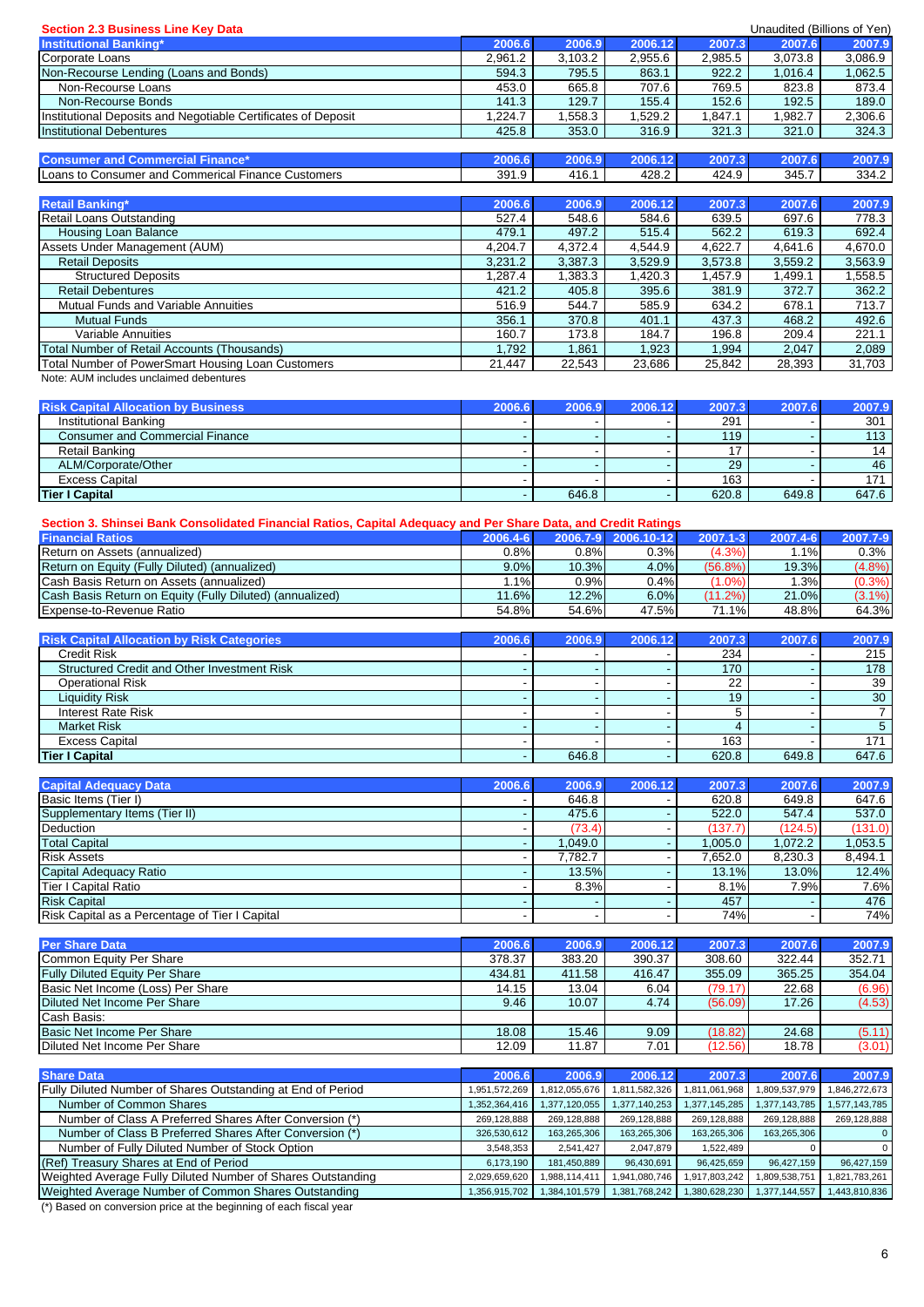|                                                                 |                          |                          |                          |                          |                | Unaudited                |
|-----------------------------------------------------------------|--------------------------|--------------------------|--------------------------|--------------------------|----------------|--------------------------|
| <b>Credit Ratings</b>                                           | 2006.6                   | 2006.9                   | 2006.12                  | 2007.3                   | 2007.6         | 2007.9                   |
| Moody's                                                         |                          |                          |                          |                          |                |                          |
| Short-Term                                                      | $P-2$                    | $P-2$                    | $P-2$                    | $P-2$                    | $P-1$          | $P-1$                    |
| Long-Term                                                       | A3                       | A <sub>3</sub>           | A3                       | A3                       | A2             | $\overline{A2}$          |
| <b>Standard and Poor's (S&amp;P)</b>                            |                          |                          |                          |                          |                |                          |
| Short-Term                                                      | $A-2$                    | $A-2$                    | $A-2$                    | $A-2$                    | $A-2$          | $A-2$                    |
| Long-Term                                                       | BBB+                     | BBB+                     | BBB+                     | $BBB+$                   | $A -$          | $A -$                    |
| <b>Fitch Ratings</b>                                            |                          |                          |                          |                          |                |                          |
| Short-Term                                                      | F <sub>2</sub>           | F <sub>2</sub>           | F <sub>2</sub>           | F <sub>2</sub>           | F <sub>2</sub> | F <sub>2</sub>           |
| Long-Term                                                       | BBB+                     | BBB+                     | BBB+                     | BBB+                     | BBB+           | BBB+                     |
| Japan Credit Rating Agency, Ltd. (JCR)                          |                          |                          |                          |                          |                |                          |
| Short-Term                                                      | $\blacksquare$           | $\blacksquare$           | $\overline{\phantom{a}}$ | $\overline{\phantom{a}}$ | $\blacksquare$ | $\overline{\phantom{a}}$ |
| Long-Term                                                       | A                        | A                        | A                        | A                        | A              | A                        |
| Rating and Investment Information, Inc. (R&I)                   |                          |                          |                          |                          |                |                          |
| Short-Term                                                      | $\blacksquare$           | $\overline{\phantom{a}}$ |                          |                          | ٠              |                          |
| Long-Term                                                       | $A -$                    | $A -$                    | $A -$                    | $A -$                    | A-             | $A -$                    |
|                                                                 |                          |                          |                          |                          |                |                          |
| <b>Subsidiaries and Affiliates Data</b>                         | 2006.6                   | 2006.9                   | 2006.12                  | 2007.3                   | 2007.6         | 2007.9                   |
| <b>Consolidated Subsidiaries</b>                                |                          | 89                       |                          | 95                       |                | 98                       |
| Affiliates Accounted for Using the Equity Method                |                          | 27                       |                          | 27                       |                | 29                       |
| <b>Total Number of Consolidated Subsidiaries and Affiliates</b> |                          | 116                      |                          | 122                      |                | 127                      |
|                                                                 |                          |                          |                          |                          |                |                          |
| <b>Other Key Data</b>                                           | 2006.6                   | 2006.9                   | 2006.12                  | 2007.3                   | 2007.6         | 2007.9                   |
| Number of ATMs                                                  |                          | 355                      |                          | 369                      |                | 372                      |
| <b>Total Number of Outlets</b>                                  |                          | 42                       |                          | 42                       |                | 43                       |
| Shinsei Financial Center (Head Office and Branch)               | $\overline{\phantom{a}}$ | 29                       |                          | 29                       |                | 30                       |
| Shinsei Financial Center (Annex)                                |                          | $6\phantom{1}$           |                          | $\overline{7}$           |                | 6                        |
| Platinum Center (Located with Branch or Annex)                  |                          | 2                        |                          | 2                        |                | $\overline{2}$           |
| <b>BankSpots</b>                                                |                          | 5                        |                          | $\overline{4}$           |                | $5\overline{)}$          |
| Number of Employees (Consolidated Basis)                        |                          | 5.281                    |                          | 5,364                    |                | 4.750                    |
| Number of Employees (Non-Consolidated Basis)                    |                          | 2,196                    |                          | 2,248                    |                | 2,358                    |
| Male                                                            |                          | 1,188                    |                          | 1,210                    |                | 1,266                    |
| Female                                                          | $\blacksquare$           | 1,008                    |                          | 1,038                    |                | 1,092                    |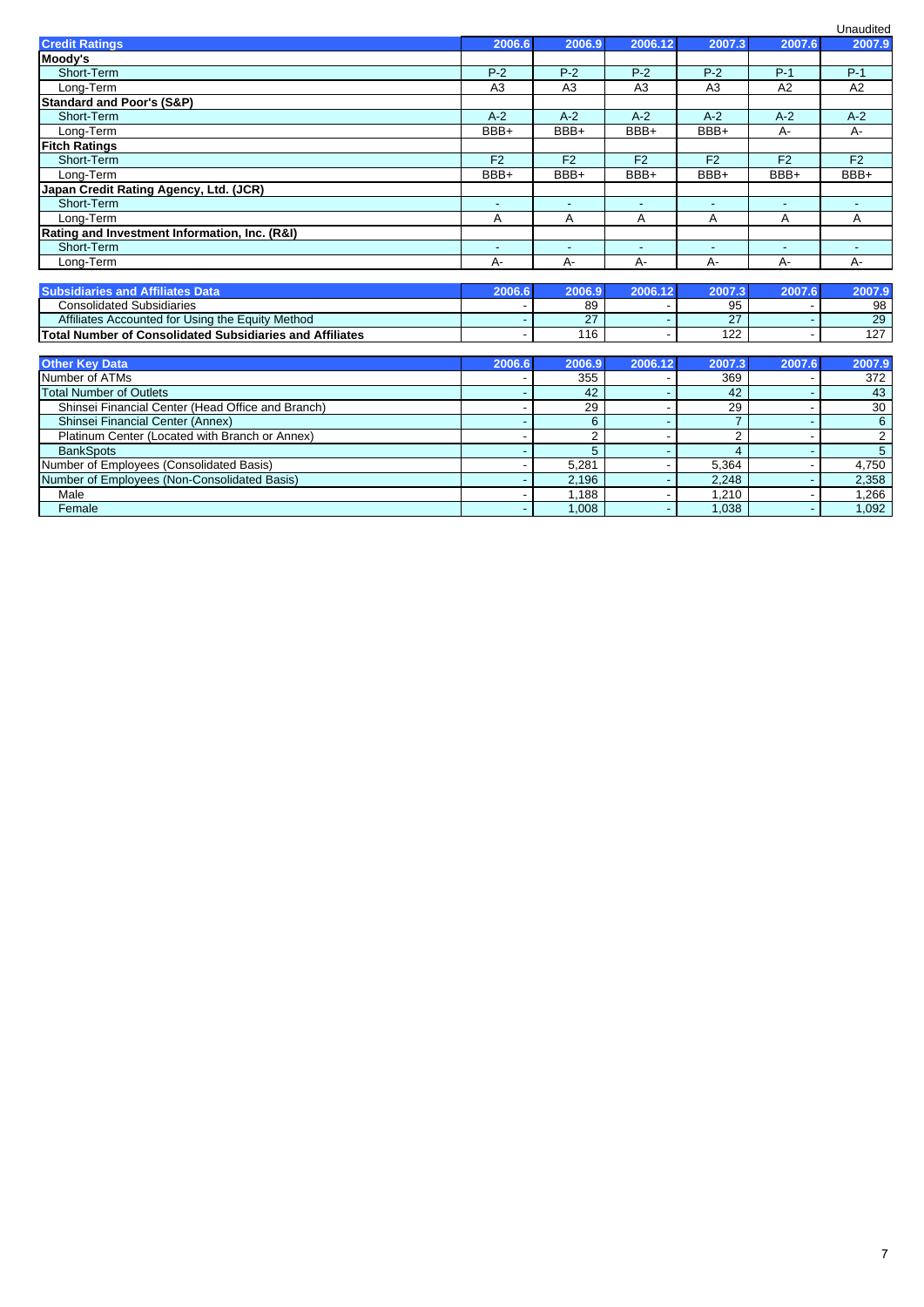#### Section 4. Subsidiaries' and Affiliate' Financial and Business Data **Exercise 2018** Unaudited (Billions of Yen)

**APLUS Consolidated P/L and B/S Data, after reclassification to conform to Bank's Financial Statements,**

| before Consolidating to Shinsei Bank                     |                  |          |            |          |          |                   |
|----------------------------------------------------------|------------------|----------|------------|----------|----------|-------------------|
| <b>Consolidated Statements of Income</b>                 | 2006.4-6         | 2006.7-9 | 2006.10-12 | 2007.1-3 | 2007.4-6 | 2007.7-9          |
| <b>Total Interest Income</b>                             | 11.1             | 12.7     | 11.2       | 9.8      | 12.7     | $\overline{12.6}$ |
| Fees and Commissions Income                              | 8.7              | 8.4      | 8.2        | 7.9      | 7.6      | 7.3               |
| <b>Other Business Income</b>                             | 7.6              | 7.4      | 7.3        | 8.0      | 6.4      | 6.3               |
| Other Ordinary Income                                    | 0.5              | 0.9      | 0.7        | 0.7      | 0.6      | 3.0               |
| <b>Ordinary Income</b>                                   | 28.1             | 29.6     | 27.5       | 26.5     | 27.5     | 29.3              |
| <b>Total Interest Expenses</b>                           | 1.1              | 1.3      | 1.5        | 1.5      | 1.7      | 1.7               |
| <b>Fees and Commissions Expenses</b>                     | 2.9              | 3.0      | 2.5        | 2.6      | 2.7      | 2.7               |
| <b>Other Business Expenses</b>                           | 0.0              | 0.0      | (0.0)      | 0.0      | 0.0      | 0.0               |
| <b>Total General and Administrative Expenses</b>         | 13.3             | 14.1     | 12.5       | 13.0     | 11.1     | 11.4              |
| <b>Other Ordinary Expenses</b>                           | 8.4              | 9.7      | 18.8       | 21.3     | 10.3     | 11.1              |
| <b>Ordinary Expenses</b>                                 | 25.9             | 28.3     | 35.4       | 38.6     | 26.0     | 27.0              |
| <b>Net Ordinary Income</b>                               | 2.2              | 1.2      | (7.8)      | (12.0)   | 1.4      | 2.2               |
| <b>Special Gains</b>                                     | 0.0              | 0.0      | 0.0        | 0.0      | 0.0      | 0.0               |
| <b>Special Losses</b>                                    | 0.0              | 1.4      | 0.0        | 5.9      | 0.0      |                   |
| Income (Loss) before Income Taxes and Minority Interests | $\overline{2.2}$ | (0.1)    | (7.8)      | (18.0)   | 1.5      | $\overline{2.3}$  |
| Income Taxes (Benefit)                                   | 0.0              | 1.6      | 0.0        | 4.0      | 0.0      | 0.0               |
| Minority Interests in Net Income of Subsidiaries         | 0.0              | (0.0)    | 0.0        | (0.0)    | 0.0      | 0.0               |
| <b>Net Income (Loss)</b>                                 | 2.2              | (1.7)    | (7.8)      | (22.0)   | 1.5      | $2.2^{\circ}$     |
|                                                          |                  |          |            |          |          |                   |
| <b>Consolidated Balance Sheets</b>                       | 2006.6           | 2006.9   | 2006.12    | 2007.3   | 2007.6   | 2007.9            |
| Assets:                                                  |                  |          |            |          |          |                   |
| Cash and Due From Banks                                  | 91.7             | 141.7    | 149.2      | 219.6    | 192.4    | 124.3             |
| Monetary Assets Held in Trust                            | 96.1             | 87.8     | 88.1       | 82.5     | 84.0     | 80.6              |
| <b>Securities</b>                                        | 3.7              | 3.8      | 3.8        | 2.2      | 2.2      | 1.8               |
| Loans and Bills Discounted                               | 243.6            | 250.4    | 249.9      | 238.3    | 233.5    | 227.2             |
| <b>Other Assets</b>                                      | 408.7            | 407.8    | 407.2      | 328.1    | 329.0    | 370.4             |
| <b>Installment Sales Credit</b>                          | 338.8            | 336.0    | 334.6      | 276.6    | 271.8    | 263.6             |
| Premises and Equipment                                   | 9.6              | 9.5      | 9.3        | 9.2      | 9.0      | 9.2               |
| Intangible Assets                                        | 17.8             | 17.9     | 17.3       | 16.2     | 15.9     | 15.8              |
| Goodwill, Net                                            | 8.3              | 7.9      | 7.7        | 7.5      | 7.3      | 7.1               |
| Deferred Tax Assets                                      | 15.8             | 14.2     | 14.2       | 10.2     | 10.2     | 10.2              |
| Customers' Liabilities for Acceptances and Guarantees    | 738.4            | 724.3    | 711.4      | 694.2    | 687.2    | 669.2             |
| Reserve for Credit Losses                                | (50.3)           | (49.4)   | (49.8)     | (50.1)   | (48.1)   | (46.5)            |
| <b>Total Assets</b>                                      | 1.575.6          | 1.608.2  | 1,601.1    | 1.550.7  | 1,515.8  | 1,462.4           |
| <b>Liabilities and Equity</b>                            |                  |          |            |          |          |                   |
| Liabilities:                                             |                  |          |            |          |          |                   |
| <b>Commercial Paper</b>                                  | 55.0             | 95.7     | 121.0      | 89.3     |          |                   |
| <b>Borrowed Money</b>                                    | 502.6            | 501.6    | 493.0      | 507.3    | 485.7    | 452.8             |
| Short-Term Corporate Bonds                               |                  |          |            |          | 61.8     | 57.0              |
| <b>Corporate Bonds</b>                                   |                  |          |            |          | 25.0     | 25.0              |
| <b>Other Liabilities</b>                                 | 201.9            | 207.5    | 199.8      | 188.4    | 185.9    | 185.8             |
| Reserve for Losses on Interest Repayments                |                  | 2.4      | 10.8       | 10.3     | 9.7      | 9.4               |
| <b>Deferred Tax Liabilities</b>                          | 0.1              | 0.1      | 0.1        | 0.1      | 0.1      | 0.0               |
| <b>Acceptances and Guarantees</b>                        | 738.4            | 724.3    | 711.4      | 694.2    | 687.2    | 669.2             |
| <b>Total Liabilities</b>                                 | 1,499.6          | 1,534.2  | 1,537.8    | 1,491.2  | 1,456.5  | 1,400.9           |
| Equity:                                                  |                  |          |            |          |          |                   |
| <b>Total Shareholders' Equity</b>                        | 76.0             | 74.2     | 63.3       | 59.7     | 59.2     | 61.5              |
| <b>Capital Stock</b>                                     | 15.0             | 15.0     | 15.0       | 25.0     | 15.0     | 15.0              |
| <b>Total Equity</b>                                      | 75.9             | 74.0     | 63.2       | 59.5     | 59.2     | 61.4              |
| <b>Total Liabilities and Equity</b>                      | 1,575.6          | 1,608.2  | 1,601.1    | 1,550.7  | 1,515.8  | 1,462.4           |

#### **APLUS Consolidated Data Disclosed by APLUS**

| <b>Summary of Income Statement (Consolidated)</b> | 2006.4-6 | 2006.7-9 | 2006.10-12       | 2007.1-3 | 2007.4-6 | 2007.7-9         |
|---------------------------------------------------|----------|----------|------------------|----------|----------|------------------|
| Credit Card Shopping (Sogo)                       | 2.0      | 2.2      | $2.2\phantom{0}$ | 2.3      | 2.3      | $2.4\,$          |
| Installment Shopping Credit (Kohin)               | 5.2      | 5.0      | 4.8              | 5.4      | 3.9      | 3.7              |
| <b>Credit Guarantee</b>                           | 7.1      | 6.7      | 6.4              | 6.1      | 5.7      | 5.4              |
| Total Loan                                        | 11.1     | 12.7     | 11.2             | 9.8      | 12.7     | 12.5             |
| Consumer Loan                                     | 11.0     | 12.7     | 11.1             | 9.7      | 12.6     | 12.5             |
| Cashing by Credit Card                            | 4.6      | 5.8      | 5.3              | 4.3      | 5.5      | 5.4              |
| Loan Card                                         | 5.5      | 5.9      | 4.8              | 4.5      | 6.2      | 6.2              |
| Other Consumer Loan                               | 0.8      | 0.8      | 0.8              | 0.8      | 0.8      | 0.8              |
| Other Loan                                        | 0.0      | 0.0      | 0.0              | 0.0      | 0.0      | 0.0              |
| <b>Financial Income</b>                           | 0.5      | 0.5      | 0.6              | 0.6      | 0.6      | 0.5              |
| <b>Others</b>                                     | 2.0      | 1.9      | 2.1              | 2.1      | 2.0      | 2.1              |
| <b>Operating Revenue</b>                          | 28.1     | 29.2     | 27.5             | 26.4     | 27.5     | 26.9             |
| <b>Total SG&amp;A</b>                             | 24.5     | 26.8     | 33.6             | 35.6     | 24.3     | 25.2             |
| Net Provision of Allowance for Bad Debts          | 8.3      | 9.2      | 10.4             | 19.8     | 9.8      | 9.9              |
| Others                                            | 16.2     | 17.5     | 23.2             | 15.7     | 14.4     | 15.2             |
| <b>Financial Expenses</b>                         | 1.2      | 1.3      | 1.5              | 1.5      | 1.7      | 1.7              |
| <b>Operating Expenses</b>                         | 25.7     | 28.1     | 35.2             | 37.2     | 26.0     | 27.0             |
| <b>Operating Income</b>                           | 2.3      | 1.1      | (7.6)            | (10.7)   | 1.4      | (0.1)            |
| <b>Ordinary Income</b>                            | 2.2      | 1.2      | (7.7)            | (10.7)   | 1.5      | (0.0)            |
| Net Extraordinary Profit (Loss)                   | 0.0      | (1.4)    | 0.0              | (7.2)    | 0.0      | 2.4              |
| Net Income Before Tax                             | 2.2      | (0.1)    | (7.8)            | (18.0)   | 1.5      | 2.3              |
| <b>Net Income</b>                                 | 2.2      | (1.7)    | (7.8)            | (22.0)   | 1.5      | $\overline{2.2}$ |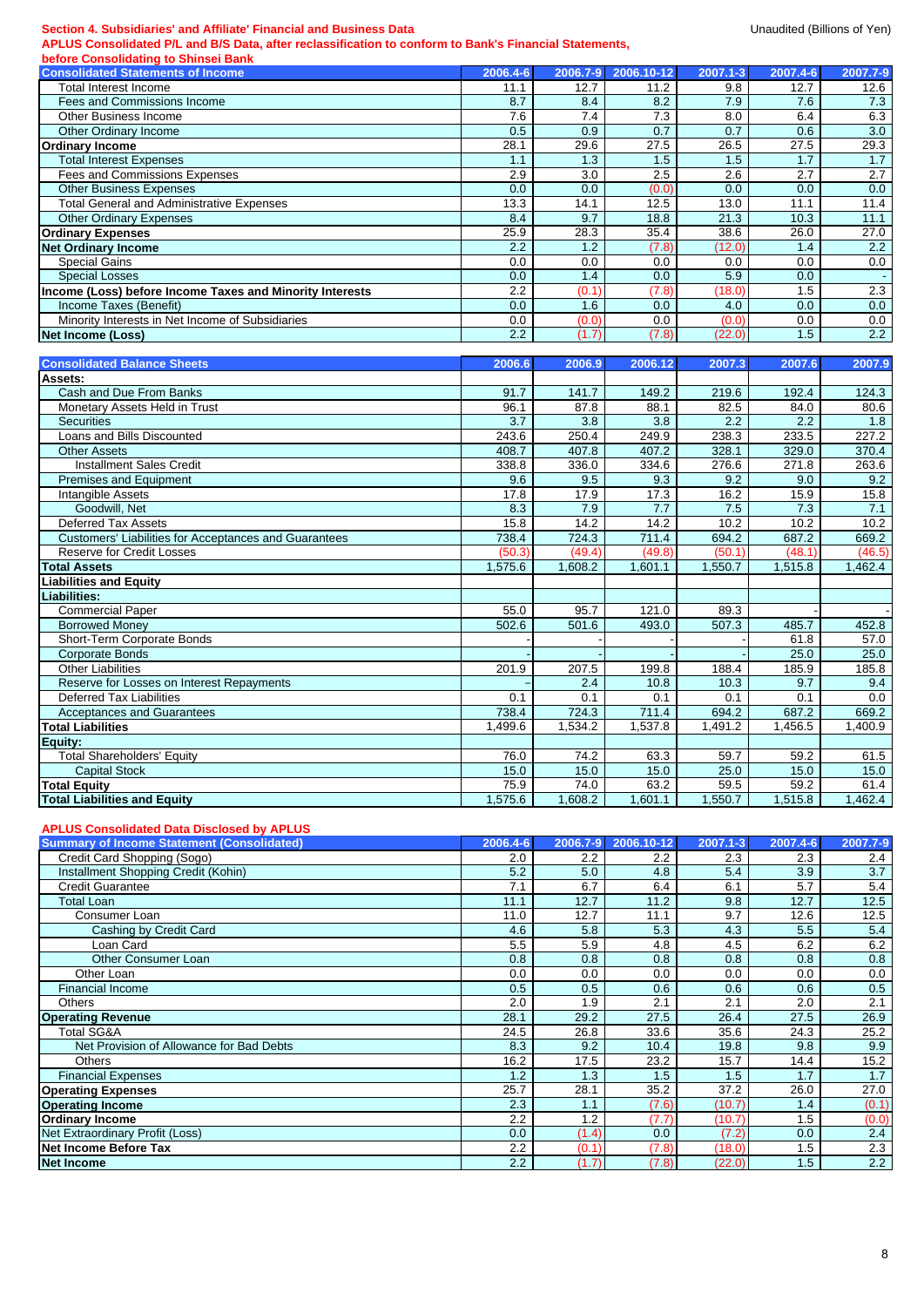|                                                             |         |         |         |         | Unaudited (Billions of Yen) |         |
|-------------------------------------------------------------|---------|---------|---------|---------|-----------------------------|---------|
| <b>Summary of Major Business Information (Consolidated)</b> | 2006.6  | 2006.9  | 2006.12 | 2007.3  | 2007.6                      | 2007.9  |
| <b>Total Installment Receivables</b>                        | 600.6   | 604.7   | 603.3   | 530.1   | 520.8                       | 505.3   |
| Credit Card Shopping (Sogo)                                 | 39.7    | 39.4    | 44.0    | 42.1    | 43.8                        | 42.8    |
| Installment Shopping Credit (Kohin)                         | 299.3   | 296.8   | 290.8   | 233.8   | 228.4                       | 221.1   |
| <b>Total Loan</b>                                           | 261.4   | 268.2   | 268.3   | 253.9   | 248.3                       | 241.2   |
| Consumer Loan                                               | 246.2   | 253.3   | 252.7   | 241.8   | 236.2                       | 229.9   |
| Cashing by Credit Card                                      | 69.8    | 70.0    | 67.3    | 63.8    | 67.1                        | 65.8    |
| Loan Card                                                   | 128.6   | 133.7   | 133.5   | 123.1   | 114.4                       | 109.7   |
| <b>Other Consumer Loan</b>                                  | 47.6    | 49.5    | 51.8    | 54.8    | 54.7                        | 54.4    |
| Other Loan                                                  | 15.1    | 14.9    | 15.6    | 12.1    | 12.1                        | 11.2    |
| <b>Others</b>                                               | 0.1     | 0.1     | 0.1     | 0.1     | 0.1                         | 0.1     |
| Credit Guarantee Receivables                                | 738.4   | 724.3   | 711.4   | 694.2   | 687.2                       | 669.2   |
| <b>Total Account Receivables</b>                            | 1.339.0 | 1.329.1 | 1,314.8 | 1.224.4 | 1.208.0                     | 1.174.6 |
| Number of Merchants (Thousands)                             |         | 897     |         | 832     |                             | 841     |
| Total Available Cardholders (Thousands)                     | 7,994   | 8,203   | 8,349.0 | 8,442   | 8,539                       | 8,634   |
| Number of New Card Issuance (Thousands)                     | 482     | 453     | 381     | 364     | 395                         | 366     |
| Loan Receivables Outstanding by Interest Rate Zone          |         | 233.3   |         | 219.6   | 218.0                       | 216.5   |
| $~15.0\%$                                                   |         | 3.3     |         | 3.4     | 3.3                         | 3.7     |
| $~18.0\%$                                                   |         | 33.7    |         | 31.4    | 31.6                        | 31.9    |
| $~20.0\%$                                                   |         | 15.9    |         | 16.0    | 15.8                        | 15.5    |
| $~25.0\%$                                                   |         | 57.8    |         | 55.8    | 56.0                        | 54.8    |
| $~29.2\%$                                                   |         | 122.3   |         | 112.8   | 111.0                       | 110.5   |
| Loan Receivables Outstanding by Card Type                   |         | 233.3   |         | 219.6   | 218.0                       | 216.5   |
| Cashing by Credit Card                                      |         | 89.6    |         | 84.4    | 84.9                        | 85.5    |
| Loan Card                                                   |         | 143.6   |         | 135.1   | 133.0                       | 131.0   |
| Credit Outstanding Per Account (Thousands of Yen)           |         | 375     |         | 373     | 362                         | 359     |
| Cashing by Credit Card                                      |         | 254     |         | 246     | 240                         | 236     |
| Loan Card                                                   |         | 534     |         | 549     | 537                         | 543     |
|                                                             |         |         |         |         |                             |         |

| $\sim$<br>Grev.<br>                                                    | 2006.                | n ni | ,,,,,                | 2007        | ONN7 A |          |
|------------------------------------------------------------------------|----------------------|------|----------------------|-------------|--------|----------|
| <b>The</b><br>Zone Claim<br>$\sim$<br>Grev<br>. Amount of Retund for C | $\sim$ $\sim$<br>∪.∪ | U.4  | $\sim$ $\sim$<br>U.6 | υ.          |        |          |
| Reserve for Losses on Interest Repayments                              | 1.9 <sup>2</sup>     |      | 10.8                 | د ۱<br>.U.J | ◡.     | $\alpha$ |

The "loan receivables write-off" amount included in "the amount of refund for grey zone claim" is different from or higher than the accounting loss since a portion of the "loan receivables write-off" includes<br>the amount wh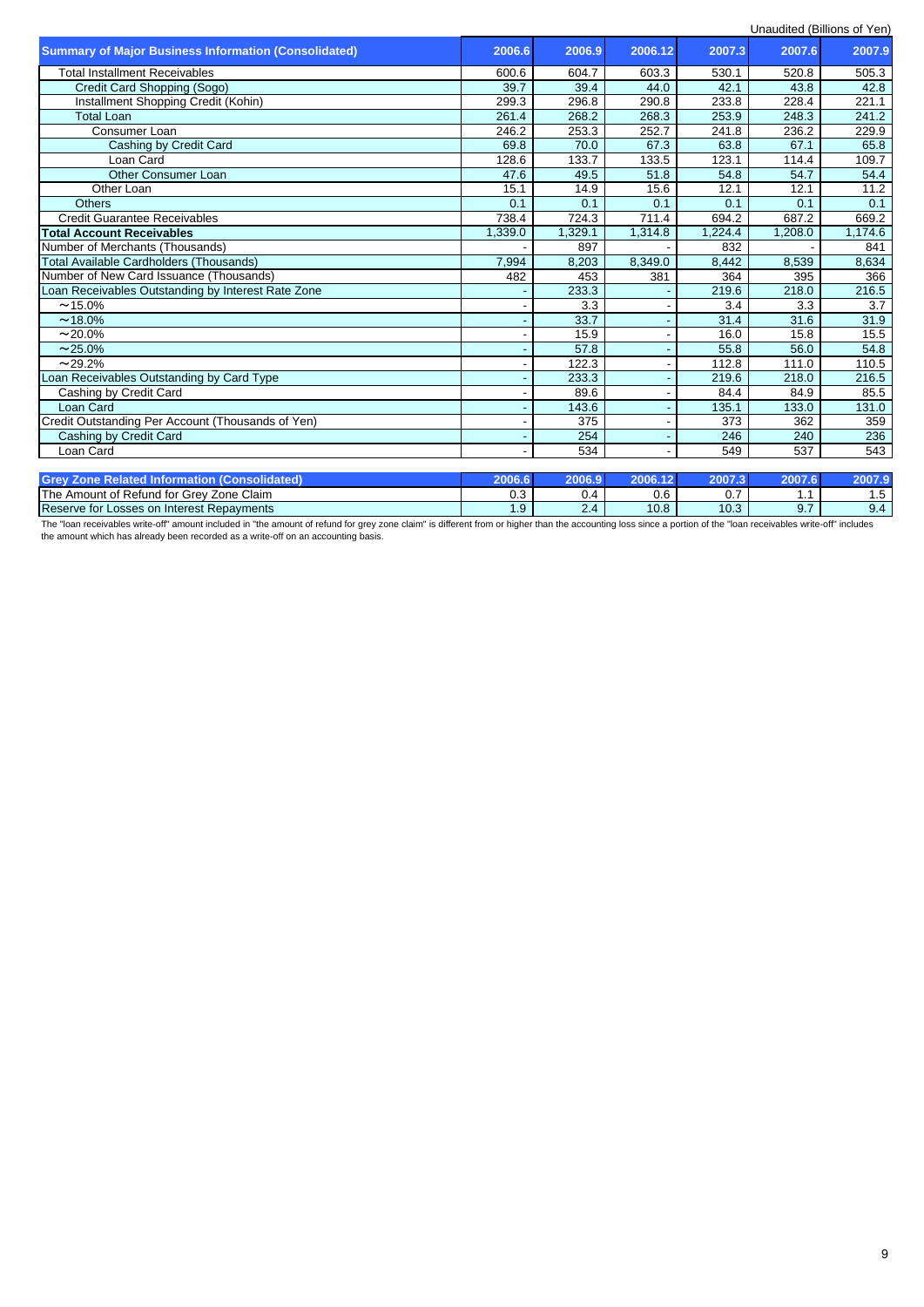#### Showa Leasing Consolidated P/L and B/S Data, after reclassification to conform to Bank's Financial Statements, **Unaudited (Billions of Yen) before Consolidating to Shinsei Bank**

| before Consolidating to Shinsel Bank                     |                  |                  |                  |                  |                  |                  |
|----------------------------------------------------------|------------------|------------------|------------------|------------------|------------------|------------------|
| <b>Consolidated Statements of Income</b>                 | 2006.4-6         | 2006.7-9         | 2006.10-12       | 2007.1-3         | 2007.4-6         | 2007.7-9         |
| <b>Total Interest Income</b>                             | 0.1              | $0.0\,$          | 0.4              | 0.4              | 0.8              | 0.6              |
| Fees and Commissions Income                              | 0.2              | 0.3              | 0.1              | 0.0              | $\overline{0.3}$ | 0.2              |
| Other Business Income                                    | 46.9             | 47.7             | 45.3             | 47.7             | 47.6             | 47.8             |
| Other Ordinary Income                                    | 0.0              | 1.6              | 0.1              | $\overline{0.3}$ | $\overline{0.0}$ | 0.3              |
| <b>Ordinary Income</b>                                   | 47.4             | 49.7             | 46.0             | 48.5             | 48.9             | 49.1             |
| <b>Total Interest Expenses</b>                           | 1.0              | 1.1              | 1.1              | 1.2              | 1.3              | 1.4              |
| Fees and Commissions Expenses                            | 0.0              | 0.0              | $\overline{0.0}$ | 0.0              | 0.0              | 0.0              |
| <b>Other Business Expenses</b>                           | 40.2             | 42.1             | 38.8             | 42.3             | 40.1             | 40.2             |
| <b>Total General and Administrative Expenses</b>         | 2.6              | $\overline{2.8}$ | $\overline{2.8}$ | $\overline{2.8}$ | $\overline{3.1}$ | $\overline{3.4}$ |
| <b>Other Ordinary Expenses</b>                           | 0.0              | 0.7              | $\overline{0.2}$ | 1.3              | 0.6              | $\overline{2.8}$ |
| <b>Ordinary Expenses</b>                                 | 44.0             | 46.9             | 43.2             | 47.8             | 45.3             | 47.9             |
| <b>Net Ordinary Income</b>                               | 3.3              | 2.7              | $\overline{2.8}$ | 0.6              | $\overline{3.6}$ | 1.1              |
| <b>Special Gains</b>                                     | $\overline{3.4}$ | 0.0              | $\overline{0.0}$ | 0.3              | $\overline{0.0}$ | 0.0              |
| <b>Special Losses</b>                                    | 0.0              | 0.0              | 0.0              | 0.7              | 0.0              | 0.0              |
| Income (Loss) before Income Taxes and Minority Interests | 6.8              | $\overline{2.8}$ | 2.8              | 0.3              | $\overline{3.6}$ | 1.2              |
| Income Taxes (Benefit)                                   | 0.2              | 0.0              | 0.0              | 0.1              | 0.1              | 0.0              |
| Minority Interests in Net Income of Subsidiaries         |                  |                  | (0.0)            |                  |                  |                  |
| Net Income (Loss)                                        | 6.5              | 2.8              | 2.8              | 0.2              | 3.5              | 1.1              |
|                                                          |                  |                  |                  |                  |                  |                  |
| <b>Consolidated Balance Sheets</b>                       | 2006.6           | 2006.9           | 2006.12          | 2007.3           | 2007.6           | 2007.9           |
| Assets:                                                  |                  |                  |                  |                  |                  |                  |
| Cash and Due From Banks                                  | 2.7              | 3.5              | 3.6              | 8.3              | 3.7              | 4.4              |
| Securities                                               | 11.9             | 8.9              | 9.0              | 8.2              | 8.7              | 7.6              |
| Loans and Bills Discounted                               | 5.3              | 6.5              | 18.7             | 17.1             | 25.0             | 23.4             |
| <b>Other Assets</b>                                      | 184.3            | 189.3            | 186.7            | 198.1            | 216.6            | 208.3            |
| <b>Installment Sales Credit</b>                          | 154.0            | 159.1            | 158.2            | 172.6            | 184.7            | 181.3            |
| Premises and Equipment                                   | 306.3            | 308.4            | 303.7            | 294.3            | 294.3            | 284.4            |
| <b>Intangible Assets</b>                                 | 42.7             | 43.5             | 42.3             | 43.2             | 41.8             | 42.5             |
| <b>Deferred Tax Assets</b>                               | 0.0              | 0.0              | 0.0              | 0.1              | 0.1              | 0.1              |
| <b>Reserve for Credit Losses</b>                         | (2.3)            | (2.7)            | (5.3)            | (4.1)            | (5.1)            | (4.8)            |
| <b>Total Assets</b>                                      | 551.2            | 557.8            | 563.7            | 570.4            | 590.6            | 573.4            |
| <b>Liabilities and Equity</b>                            |                  |                  |                  |                  |                  |                  |
| Liabilities:                                             |                  |                  |                  |                  |                  |                  |
| <b>Commercial Paper</b>                                  | 110.0            | 73.0             | 120.0            | 82.0             |                  |                  |
| <b>Borrowed Money</b>                                    | 352.3            | 378.3            | 341.8            | 375.9            | 348.9            | 390.3            |
| Short-Term Corporate Bonds                               |                  |                  |                  |                  | 119.5            | 58.0             |
| Corporate Bonds                                          | 2.7              | 10.0             | 10.0             | 10.0             | 10.0             | 10.0             |
| <b>Other Liabilities</b>                                 | 45.4             | 54.8             | 47.2             | 57.8             | 63.6             | 65.7             |
| <b>Deferred Tax Liabilities</b>                          | 1.8              | 1.0              | 1.1              | 1.0              | 1.2              | 0.9              |
| <b>Total Liabilities</b>                                 | 514.4            | 519.2            | 522.3            | 528.9            | 545.3            | 527.3            |
| Equity:                                                  |                  |                  |                  |                  |                  |                  |
| <b>Total Shareholders' Equity</b>                        | 34.1             | 36.9             | 39.7             | 39.9             | 43.5             | 39.9             |
| <b>Capital Stock</b>                                     | 24.3             | 24.3             | 24.3             | 24.3             | 24.3             | 24.3             |
| <b>Total Equity</b>                                      | 36.7             | 38.5             | 41.3             | 41.4             | 45.3             | 46.0             |
| <b>Total Liabilities and Equity</b>                      | 551.2            | 557.8            | 563.7            | 570.4            | 590.6            | 573.4            |
|                                                          |                  |                  |                  |                  |                  |                  |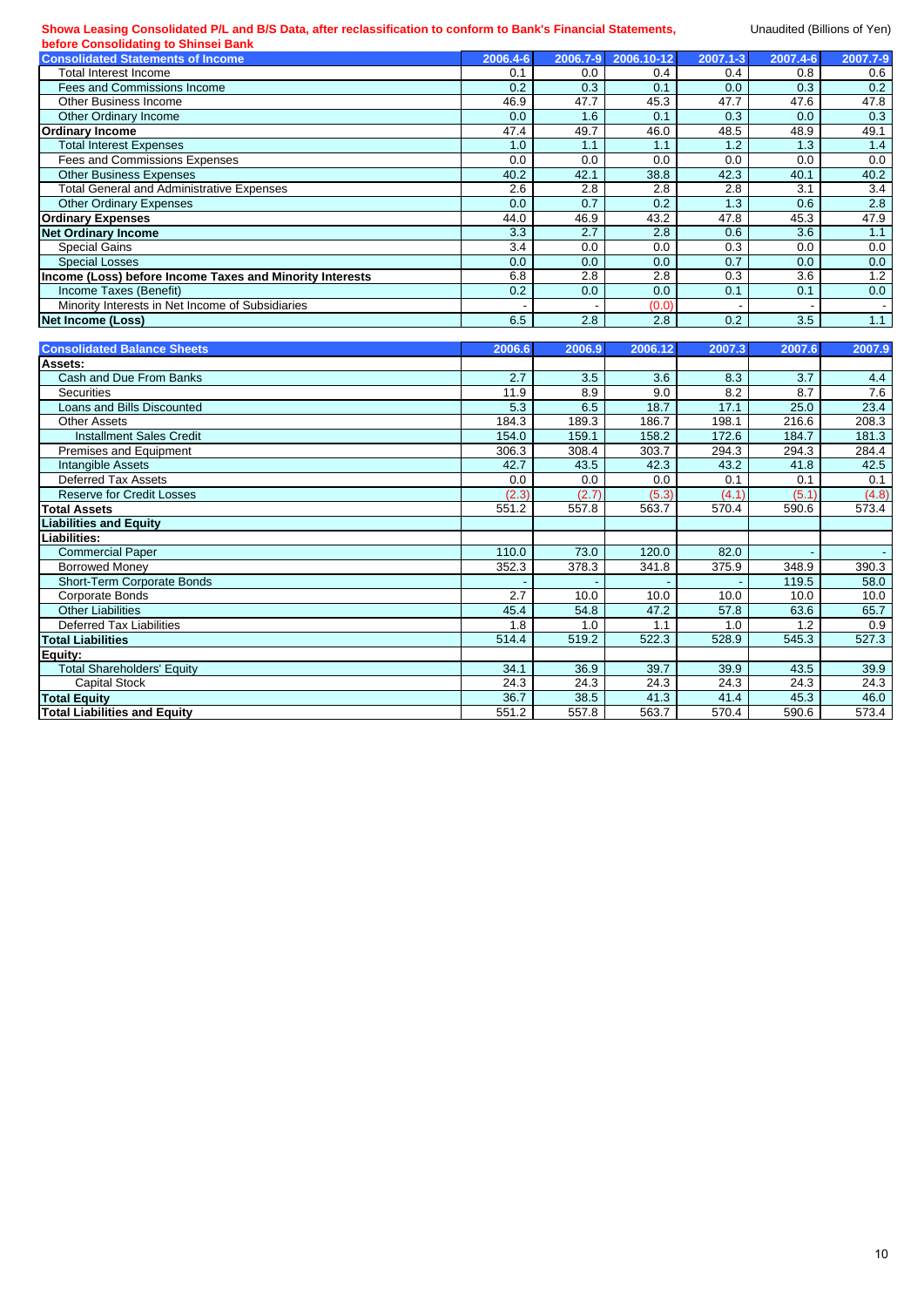| <b>Summary of Income Statement (Non-Consolidated)</b><br>2006.7-9<br>2006.10-12<br>$2007.1 - 3$<br>2006.4-6<br>2007.4-6<br>5.2<br>Interest Income<br>6.4<br>6.1<br>5.8<br>5.3<br>5.0<br>4.9<br>4.1<br>Interest on Subordinated Investor Certificate<br>4.8<br>4.6<br><b>Others</b><br>0.4<br>0.2<br>0.2<br>0.3<br>0.3<br>11.8<br>11.2<br>11.0<br>10.3<br>9.6<br><b>Operating Income</b><br><b>Financial Expenses</b><br>0.3<br>0.4<br>0.4<br>0.3<br>0.4<br>5.8<br>15.6<br>8.6<br><b>Other Operating Expenses</b><br>13.0<br>29.9<br>Allowance for Bad Debts and Write Offs<br>7.7<br>25.7<br>5.0<br>4.6<br>8.7<br>10.4<br>(1.3)<br>4.2<br>3.6<br><b>Others</b><br>4.1<br>30.3<br>9.0<br>10.9<br>11.3<br>13.4<br><b>Operating Expenses</b><br><b>Operating Profit</b><br>0.8<br>0.0<br>(2.3)<br>(20.0)<br>0.5<br>0.9<br>0.0<br>(2.3)<br>(20.0)<br>0.6<br><b>Ordinary Profit</b><br>Net Extraordinary Profit (Loss)<br>(13.5)<br>0.2<br>0.0<br>(0.3)<br>0.0<br><b>Net Income Before Tax</b><br>1.1<br>(13.5)<br>(2.3)<br>(20.4)<br>0.7<br>(22.7)<br>0.6<br>(16.0)<br>(1.7)<br>0.0<br><b>Net Income</b><br>2006.12<br>2007.3<br>2007.6<br><b>Summary of Balance Sheet (Non-Consolidated)</b><br>2006.6<br>2006.9<br>181.4<br>171.9<br>161.9<br>151.9<br>154.7<br><b>Total Assets</b><br>113.3<br>120.1<br>111.9<br>124.9<br>127.5<br><b>Total Liabilities</b><br>27.0<br>27.1<br>68.1<br>51.8<br>49.9<br><b>Total Net Assets</b><br><b>Summary of Major Business Information (Non-Consolidated)</b><br>2006.12<br>2007.3<br>2007.6<br>2006.6<br>2006.9<br>125.8<br><b>Total Consumer Loans</b><br>133.2<br>130.0<br>128.0<br>117.9<br>117.3<br><b>Unsecured Loans</b><br>132.8<br>129.6<br>127.2<br>125.0<br>0.7<br>Secured Loans<br>0.4<br>0.4<br>0.7<br>0.6<br><b>Total Business loans</b><br>59.8<br>57.5<br>53.6<br>50.6<br>46.3 |                |     |     |     |     |     | 2007.7-9         |
|-----------------------------------------------------------------------------------------------------------------------------------------------------------------------------------------------------------------------------------------------------------------------------------------------------------------------------------------------------------------------------------------------------------------------------------------------------------------------------------------------------------------------------------------------------------------------------------------------------------------------------------------------------------------------------------------------------------------------------------------------------------------------------------------------------------------------------------------------------------------------------------------------------------------------------------------------------------------------------------------------------------------------------------------------------------------------------------------------------------------------------------------------------------------------------------------------------------------------------------------------------------------------------------------------------------------------------------------------------------------------------------------------------------------------------------------------------------------------------------------------------------------------------------------------------------------------------------------------------------------------------------------------------------------------------------------------------------------------------------------------------------------------------------------------------------------------------------|----------------|-----|-----|-----|-----|-----|------------------|
|                                                                                                                                                                                                                                                                                                                                                                                                                                                                                                                                                                                                                                                                                                                                                                                                                                                                                                                                                                                                                                                                                                                                                                                                                                                                                                                                                                                                                                                                                                                                                                                                                                                                                                                                                                                                                                   |                |     |     |     |     |     |                  |
|                                                                                                                                                                                                                                                                                                                                                                                                                                                                                                                                                                                                                                                                                                                                                                                                                                                                                                                                                                                                                                                                                                                                                                                                                                                                                                                                                                                                                                                                                                                                                                                                                                                                                                                                                                                                                                   |                |     |     |     |     |     | 6.4              |
|                                                                                                                                                                                                                                                                                                                                                                                                                                                                                                                                                                                                                                                                                                                                                                                                                                                                                                                                                                                                                                                                                                                                                                                                                                                                                                                                                                                                                                                                                                                                                                                                                                                                                                                                                                                                                                   |                |     |     |     |     |     | 2.1              |
|                                                                                                                                                                                                                                                                                                                                                                                                                                                                                                                                                                                                                                                                                                                                                                                                                                                                                                                                                                                                                                                                                                                                                                                                                                                                                                                                                                                                                                                                                                                                                                                                                                                                                                                                                                                                                                   |                |     |     |     |     |     | 0.3              |
|                                                                                                                                                                                                                                                                                                                                                                                                                                                                                                                                                                                                                                                                                                                                                                                                                                                                                                                                                                                                                                                                                                                                                                                                                                                                                                                                                                                                                                                                                                                                                                                                                                                                                                                                                                                                                                   |                |     |     |     |     |     | 8.9              |
|                                                                                                                                                                                                                                                                                                                                                                                                                                                                                                                                                                                                                                                                                                                                                                                                                                                                                                                                                                                                                                                                                                                                                                                                                                                                                                                                                                                                                                                                                                                                                                                                                                                                                                                                                                                                                                   |                |     |     |     |     |     | 0.4              |
|                                                                                                                                                                                                                                                                                                                                                                                                                                                                                                                                                                                                                                                                                                                                                                                                                                                                                                                                                                                                                                                                                                                                                                                                                                                                                                                                                                                                                                                                                                                                                                                                                                                                                                                                                                                                                                   |                |     |     |     |     |     | 28.6             |
|                                                                                                                                                                                                                                                                                                                                                                                                                                                                                                                                                                                                                                                                                                                                                                                                                                                                                                                                                                                                                                                                                                                                                                                                                                                                                                                                                                                                                                                                                                                                                                                                                                                                                                                                                                                                                                   |                |     |     |     |     |     | 25.0             |
|                                                                                                                                                                                                                                                                                                                                                                                                                                                                                                                                                                                                                                                                                                                                                                                                                                                                                                                                                                                                                                                                                                                                                                                                                                                                                                                                                                                                                                                                                                                                                                                                                                                                                                                                                                                                                                   |                |     |     |     |     |     | $\overline{3.6}$ |
|                                                                                                                                                                                                                                                                                                                                                                                                                                                                                                                                                                                                                                                                                                                                                                                                                                                                                                                                                                                                                                                                                                                                                                                                                                                                                                                                                                                                                                                                                                                                                                                                                                                                                                                                                                                                                                   |                |     |     |     |     |     | 29.0             |
|                                                                                                                                                                                                                                                                                                                                                                                                                                                                                                                                                                                                                                                                                                                                                                                                                                                                                                                                                                                                                                                                                                                                                                                                                                                                                                                                                                                                                                                                                                                                                                                                                                                                                                                                                                                                                                   |                |     |     |     |     |     | (20.0)           |
|                                                                                                                                                                                                                                                                                                                                                                                                                                                                                                                                                                                                                                                                                                                                                                                                                                                                                                                                                                                                                                                                                                                                                                                                                                                                                                                                                                                                                                                                                                                                                                                                                                                                                                                                                                                                                                   |                |     |     |     |     |     | (20.0)           |
|                                                                                                                                                                                                                                                                                                                                                                                                                                                                                                                                                                                                                                                                                                                                                                                                                                                                                                                                                                                                                                                                                                                                                                                                                                                                                                                                                                                                                                                                                                                                                                                                                                                                                                                                                                                                                                   |                |     |     |     |     |     | (0.4)            |
|                                                                                                                                                                                                                                                                                                                                                                                                                                                                                                                                                                                                                                                                                                                                                                                                                                                                                                                                                                                                                                                                                                                                                                                                                                                                                                                                                                                                                                                                                                                                                                                                                                                                                                                                                                                                                                   |                |     |     |     |     |     | (20.6)           |
|                                                                                                                                                                                                                                                                                                                                                                                                                                                                                                                                                                                                                                                                                                                                                                                                                                                                                                                                                                                                                                                                                                                                                                                                                                                                                                                                                                                                                                                                                                                                                                                                                                                                                                                                                                                                                                   |                |     |     |     |     |     | (20.1)           |
|                                                                                                                                                                                                                                                                                                                                                                                                                                                                                                                                                                                                                                                                                                                                                                                                                                                                                                                                                                                                                                                                                                                                                                                                                                                                                                                                                                                                                                                                                                                                                                                                                                                                                                                                                                                                                                   |                |     |     |     |     |     | 2007.9           |
|                                                                                                                                                                                                                                                                                                                                                                                                                                                                                                                                                                                                                                                                                                                                                                                                                                                                                                                                                                                                                                                                                                                                                                                                                                                                                                                                                                                                                                                                                                                                                                                                                                                                                                                                                                                                                                   |                |     |     |     |     |     | 132.7            |
|                                                                                                                                                                                                                                                                                                                                                                                                                                                                                                                                                                                                                                                                                                                                                                                                                                                                                                                                                                                                                                                                                                                                                                                                                                                                                                                                                                                                                                                                                                                                                                                                                                                                                                                                                                                                                                   |                |     |     |     |     |     | 126.1            |
|                                                                                                                                                                                                                                                                                                                                                                                                                                                                                                                                                                                                                                                                                                                                                                                                                                                                                                                                                                                                                                                                                                                                                                                                                                                                                                                                                                                                                                                                                                                                                                                                                                                                                                                                                                                                                                   |                |     |     |     |     |     | 6.6              |
|                                                                                                                                                                                                                                                                                                                                                                                                                                                                                                                                                                                                                                                                                                                                                                                                                                                                                                                                                                                                                                                                                                                                                                                                                                                                                                                                                                                                                                                                                                                                                                                                                                                                                                                                                                                                                                   |                |     |     |     |     |     |                  |
|                                                                                                                                                                                                                                                                                                                                                                                                                                                                                                                                                                                                                                                                                                                                                                                                                                                                                                                                                                                                                                                                                                                                                                                                                                                                                                                                                                                                                                                                                                                                                                                                                                                                                                                                                                                                                                   |                |     |     |     |     |     | 2007.9           |
|                                                                                                                                                                                                                                                                                                                                                                                                                                                                                                                                                                                                                                                                                                                                                                                                                                                                                                                                                                                                                                                                                                                                                                                                                                                                                                                                                                                                                                                                                                                                                                                                                                                                                                                                                                                                                                   |                |     |     |     |     |     | 109.6            |
|                                                                                                                                                                                                                                                                                                                                                                                                                                                                                                                                                                                                                                                                                                                                                                                                                                                                                                                                                                                                                                                                                                                                                                                                                                                                                                                                                                                                                                                                                                                                                                                                                                                                                                                                                                                                                                   |                |     |     |     |     |     | 109.0            |
|                                                                                                                                                                                                                                                                                                                                                                                                                                                                                                                                                                                                                                                                                                                                                                                                                                                                                                                                                                                                                                                                                                                                                                                                                                                                                                                                                                                                                                                                                                                                                                                                                                                                                                                                                                                                                                   |                |     |     |     |     |     | 0.6              |
|                                                                                                                                                                                                                                                                                                                                                                                                                                                                                                                                                                                                                                                                                                                                                                                                                                                                                                                                                                                                                                                                                                                                                                                                                                                                                                                                                                                                                                                                                                                                                                                                                                                                                                                                                                                                                                   |                |     |     |     |     |     | 42.4             |
|                                                                                                                                                                                                                                                                                                                                                                                                                                                                                                                                                                                                                                                                                                                                                                                                                                                                                                                                                                                                                                                                                                                                                                                                                                                                                                                                                                                                                                                                                                                                                                                                                                                                                                                                                                                                                                   | Loans on Deeds | 0.5 | 0.4 | 0.4 | 0.3 | 0.3 | 0.2              |
| 53.1<br>50.1<br><b>Noloan Business</b><br>59.3<br>56.9<br>46.0                                                                                                                                                                                                                                                                                                                                                                                                                                                                                                                                                                                                                                                                                                                                                                                                                                                                                                                                                                                                                                                                                                                                                                                                                                                                                                                                                                                                                                                                                                                                                                                                                                                                                                                                                                    |                |     |     |     |     |     | 42.0             |
| 0.0<br>0.0<br>Secured Loans<br>0.0<br>0.0<br>0.0                                                                                                                                                                                                                                                                                                                                                                                                                                                                                                                                                                                                                                                                                                                                                                                                                                                                                                                                                                                                                                                                                                                                                                                                                                                                                                                                                                                                                                                                                                                                                                                                                                                                                                                                                                                  |                |     |     |     |     |     | 0.0              |
| 193.0<br>176.4<br><b>Loan Receivables Outstanding</b><br>187.5<br>181.6<br>164.2                                                                                                                                                                                                                                                                                                                                                                                                                                                                                                                                                                                                                                                                                                                                                                                                                                                                                                                                                                                                                                                                                                                                                                                                                                                                                                                                                                                                                                                                                                                                                                                                                                                                                                                                                  |                |     |     |     |     |     | 152.0            |
| Weighted Average Rate of Loan Interest Rate (%)<br>27.18%<br>27.18%<br>27.06%<br>27.11%<br>26.25%                                                                                                                                                                                                                                                                                                                                                                                                                                                                                                                                                                                                                                                                                                                                                                                                                                                                                                                                                                                                                                                                                                                                                                                                                                                                                                                                                                                                                                                                                                                                                                                                                                                                                                                                 |                |     |     |     |     |     | 25.67%           |
| Consumer Loans<br>27.58%<br>27.59%<br>27.42%<br>27.50%<br>26.68%                                                                                                                                                                                                                                                                                                                                                                                                                                                                                                                                                                                                                                                                                                                                                                                                                                                                                                                                                                                                                                                                                                                                                                                                                                                                                                                                                                                                                                                                                                                                                                                                                                                                                                                                                                  |                |     |     |     |     |     | 26.15%           |
| 27.65%<br>27.50%<br>27.58%<br>26.75%<br><b>Unsecured Loans</b><br>27.64%                                                                                                                                                                                                                                                                                                                                                                                                                                                                                                                                                                                                                                                                                                                                                                                                                                                                                                                                                                                                                                                                                                                                                                                                                                                                                                                                                                                                                                                                                                                                                                                                                                                                                                                                                          |                |     |     |     |     |     | 26.22%           |
| 14.27%<br>13.96%<br>14.15%<br>11.28%<br>11.07%<br>Secured Loans                                                                                                                                                                                                                                                                                                                                                                                                                                                                                                                                                                                                                                                                                                                                                                                                                                                                                                                                                                                                                                                                                                                                                                                                                                                                                                                                                                                                                                                                                                                                                                                                                                                                                                                                                                   |                |     |     |     |     |     | 14.11%           |
| 26.29%<br>26.24%<br>26.19%<br>26.14%<br>25.17%<br><b>Business Loans</b>                                                                                                                                                                                                                                                                                                                                                                                                                                                                                                                                                                                                                                                                                                                                                                                                                                                                                                                                                                                                                                                                                                                                                                                                                                                                                                                                                                                                                                                                                                                                                                                                                                                                                                                                                           |                |     |     |     |     |     | 24.43%           |
| 21.22%<br>21.29%<br>21.50%<br>21.66%<br>21.87%<br>Loans on Deeds                                                                                                                                                                                                                                                                                                                                                                                                                                                                                                                                                                                                                                                                                                                                                                                                                                                                                                                                                                                                                                                                                                                                                                                                                                                                                                                                                                                                                                                                                                                                                                                                                                                                                                                                                                  |                |     |     |     |     |     | 21.96%           |
| <b>Noloan Business</b><br>26.36%<br>26.30%<br>26.25%<br>26.19%<br>25.21%                                                                                                                                                                                                                                                                                                                                                                                                                                                                                                                                                                                                                                                                                                                                                                                                                                                                                                                                                                                                                                                                                                                                                                                                                                                                                                                                                                                                                                                                                                                                                                                                                                                                                                                                                          |                |     |     |     |     |     | 24.46%           |
| 11.32%<br>11.29%<br>Secured Loans<br>11.54%<br>11.54%<br>11.33%                                                                                                                                                                                                                                                                                                                                                                                                                                                                                                                                                                                                                                                                                                                                                                                                                                                                                                                                                                                                                                                                                                                                                                                                                                                                                                                                                                                                                                                                                                                                                                                                                                                                                                                                                                   |                |     |     |     |     |     | 11.30%           |
| Weighted Average Rate of Funding Rate (%)                                                                                                                                                                                                                                                                                                                                                                                                                                                                                                                                                                                                                                                                                                                                                                                                                                                                                                                                                                                                                                                                                                                                                                                                                                                                                                                                                                                                                                                                                                                                                                                                                                                                                                                                                                                         |                |     |     |     |     |     |                  |
| During the Fiscal Year<br>1.62%<br>1.64%<br>1.65%<br>1.66%<br>1.68%                                                                                                                                                                                                                                                                                                                                                                                                                                                                                                                                                                                                                                                                                                                                                                                                                                                                                                                                                                                                                                                                                                                                                                                                                                                                                                                                                                                                                                                                                                                                                                                                                                                                                                                                                               |                |     |     |     |     |     | 1.78%            |
| 1.70%<br>As of the End of the Fiscal Year<br>1.64%<br>1.68%<br>1.68%<br>1.69%                                                                                                                                                                                                                                                                                                                                                                                                                                                                                                                                                                                                                                                                                                                                                                                                                                                                                                                                                                                                                                                                                                                                                                                                                                                                                                                                                                                                                                                                                                                                                                                                                                                                                                                                                     |                |     |     |     |     |     | 1.93%            |
| Number of Branch Offices<br>580<br>572<br>572<br>544<br>539                                                                                                                                                                                                                                                                                                                                                                                                                                                                                                                                                                                                                                                                                                                                                                                                                                                                                                                                                                                                                                                                                                                                                                                                                                                                                                                                                                                                                                                                                                                                                                                                                                                                                                                                                                       |                |     |     |     |     |     | 538              |
|                                                                                                                                                                                                                                                                                                                                                                                                                                                                                                                                                                                                                                                                                                                                                                                                                                                                                                                                                                                                                                                                                                                                                                                                                                                                                                                                                                                                                                                                                                                                                                                                                                                                                                                                                                                                                                   |                |     |     |     |     |     |                  |
| <b>Grey Zone Related Information (Non-Consolidated)</b><br>2006.6<br>2006.9<br>2006.12<br>2007.3<br>2007.6                                                                                                                                                                                                                                                                                                                                                                                                                                                                                                                                                                                                                                                                                                                                                                                                                                                                                                                                                                                                                                                                                                                                                                                                                                                                                                                                                                                                                                                                                                                                                                                                                                                                                                                        |                |     |     |     |     |     | 2007.9           |
| 17.2<br>18.8<br>36.3<br>33.1<br>Reserve for Losses on Interest Repayments<br>$\overline{\phantom{a}}$                                                                                                                                                                                                                                                                                                                                                                                                                                                                                                                                                                                                                                                                                                                                                                                                                                                                                                                                                                                                                                                                                                                                                                                                                                                                                                                                                                                                                                                                                                                                                                                                                                                                                                                             |                |     |     |     |     |     | 37.8             |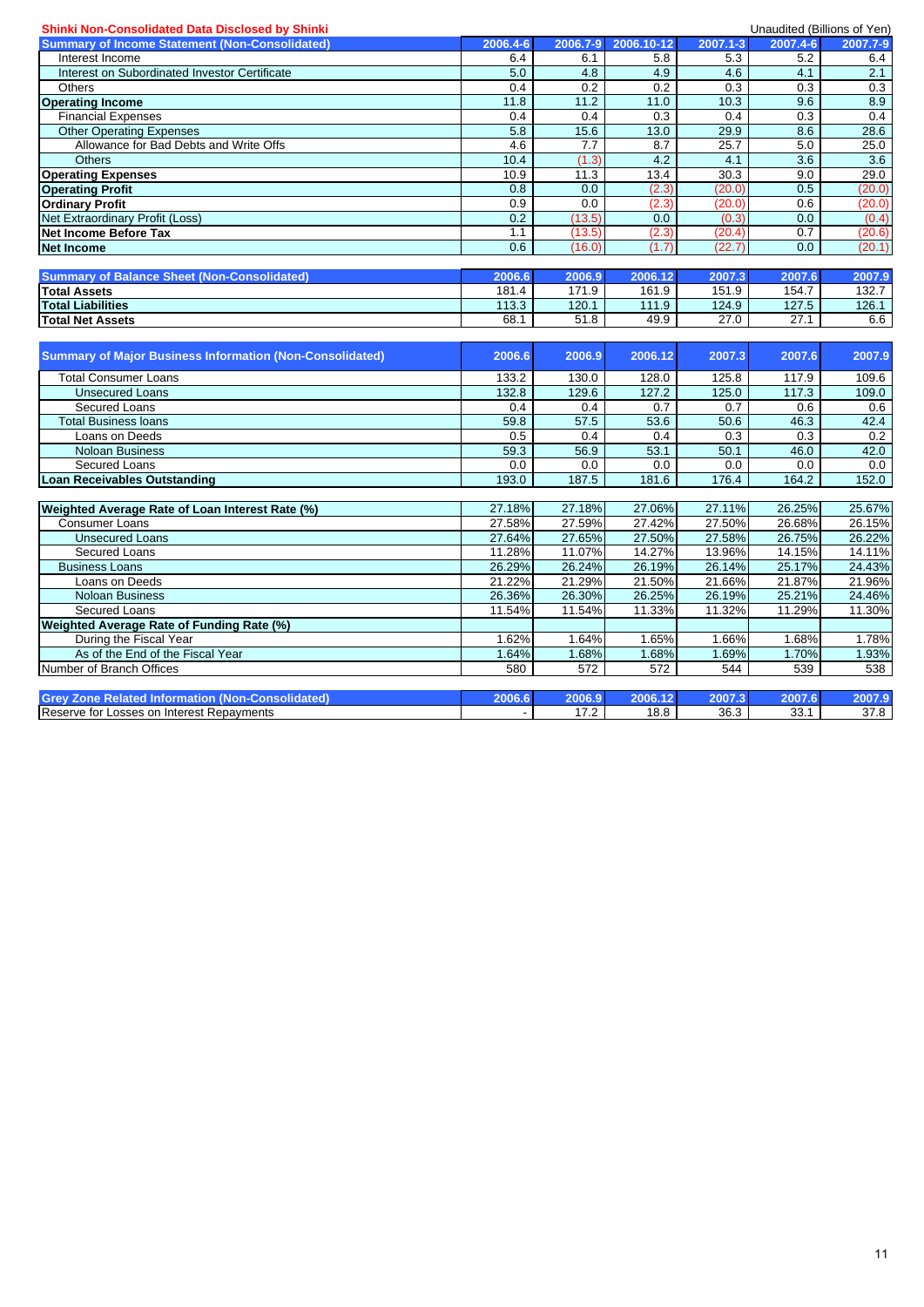| Section 5. Shinsei Bank Non-Consolidated P/L and B/S Data |          |          |            |              | Unaudited (Billions of Yen) |          |
|-----------------------------------------------------------|----------|----------|------------|--------------|-----------------------------|----------|
| <b>Results of Operations (Non-Consolidated)</b>           | 2006.4-6 | 2006.7-9 | 2006.10-12 | $2007.1 - 3$ | 2007.4-6                    | 2007.7-9 |
| <b>Total Gross Business Profit</b>                        | 31.1     | 36.1     | 34.1       | 31.1         | 42.2                        | 34.7     |
| Net Interest Income                                       | 13.6     | 16.7     | 14.7       | 14.6         | 19.0                        | 20.4     |
| Net Fees and Commissions                                  | 9.1      | 12.4     | 13.8       | 10.3         | 15.6                        | 13.6     |
| Net Trading Income                                        | 5.1      | 3.9      | 3.1        | 2.7          | 3.0                         | 1.8      |
| Net Other Business Income                                 | 3.1      | 2.9      | 2.4        | 3.4          | 4.4                         | (1.2)    |
| <b>Total Expenses</b>                                     | 20.1     | 19.5     | 19.2       | 18.7         | 20.3                        | 22.0     |
| Net Business Profit (Jisshitsu Gyomu Jun-eki)             | 10.9     | 16.6     | 14.8       | 12.4         | 21.8                        | 12.6     |
| Other Operating Expenses, Net                             | (0.9)    | (0.3)    | (1.9)      | (4.5)        | (1.1)                       | (9.8)    |
| Net Operating Income (Keijo Rieki)                        | 9.9      | 16.3     | 12.8       | 7.8          | 20.7                        | 2.8      |
| Extraordinary Income (Loss) (*)                           | 4.8      | 7.5      | 8.7        | (123.3)      | 1.1                         | (27.7)   |
| Income (Loss) before Income Taxes                         | 14.8     | 23.9     | 21.6       | (115.4)      | 21.8                        | (24.9)   |
| <b>Current Income Taxes (Benefit)</b>                     | (1.2)    | (0.3)    | (0.6)      | (0.5)        | (8.5)                       | 0.8      |
| Deferred Income Taxes Expense (Benefit)                   |          | (1.1)    |            | (9.1)        | 6.5                         | 0.2      |
| Net Income (Loss)                                         | 16.1     | 25.4     | 22.2       | (105.8)      | 23.8                        | (25.9)   |
| (Ref.) Amount of Credit Costs (Recoveries) in (*)         | (4.9)    | (7.0)    | 2.6        | 9.1          | (0.9)                       | 6.9      |
|                                                           |          |          |            |              |                             |          |
| <b>Non-Consolidated Statements of Income</b>              | 2006.4-6 | 2006.7-9 | 2006.10-12 | 2007.1-3     | 2007.4-6                    | 2007.7-9 |
| <b>Total Interest Income</b>                              | 26.7     | 32.5     | 33.8       | 35.8         | 42.8                        | 44.3     |
| Interest on Loans and Bills Discounted                    | 14.5     | 17.1     | 20.6       | 22.9         | 25.2                        | 27.8     |

11.9 10.2 9.4 14.4 13.2<br>
11.9 10.2 9.4 14.4 13.2<br>
11.9 10.2 9.4 14.4 13.2 Other Interest Income<br>
es and Commissions Income<br>
S.4 6.5 9.0 7.1 8.2 6.8

Trading Profits 4.1 | 3.2 | 2.7 | 3.0 | 1.8 Other Business Income<br>
Other Ordinary Income<br>
2.5 Other Ordinary Income<br>
2.5 Other Ordinary Income

**Ordinary Income 68.2**<br> **Total Interest Expenses 14.0 18.1 18.1 21.4 23.9 26.2 26.2 26.2 26.2** Total Interest Expenses<br>
Interest on Deposits<br>
Interest on Deposits<br>  $5.4$   $7.9$   $9.1$   $10.6$   $10.1$   $11.1$ Interest on Deposits 5.4 7.9 9.1 10.6 10.1 11.1

**Net Ordinary Income** 2.8 **16.3 16.3 16.3 16.3 16.3 12.8 16.3 12.8 12.8 12.8 20.7 2.8** Special Gains 7.9 | 8.8 | (7.3)| 1.1 | 0.0 Special Losses 0.0 | 0.3 | 0.1 | 116.0 | 0.0 | 27.7 **Income (Loss) before Income Taxes** 21.8 **14.8** 23.9 21.6 (115.4) 21.8 21.8 (24.9)

Current (1.2) (0.3) (0.6) (0.5) (8.5) 0.8 Deferred - (1.1) - (9.1) 6.5 0.2 **Net Income (Loss)** 23.8 25.4 25.4 25.4 25.4 22.2 (105.8) 23.8 23.8 23.9

**Interest on Debentures 0.8** 0.7 0.7 0.7 0.8 0.8 Other Interest Expenses<br>
es and Commissions Expenses<br>
2.2 3.4 3.4 3.9 2.7 4.6 Fees and Commissions Expenses 2.2 3.4 3.4 3.9 2.7 4.6 Trading Losses 0.0 | 0.1 | 0.1 | 0.0 | 0.0 | 0.0 Other Business Expenses<br>
General and Administrative Expenses<br>
20.1 19.6 19.3 18.6 20.4 22.1 General and Administrative Expenses 20.1 19.6 19.3 18.6 20.4 22.1 2:1 0.6 2.0 0.4 22.1 2:1 0.6 2.1 2:2.1 Other Ordinary Expenses 2.0 0.4 8.5<br> **Community Expenses** 2.0 0.4 8.5 49.3 50.5 65.4 41.3 47.7 46.5 49.3 50.5 65.4

Fees and Commissions Income **6.4 6.5 6.5** 9.0 **7.1** 8.2

**Ordinary Expenses** 41.3 47.7 46.5 49.3 50.5 49.4 41.3 47.7 46.5 49.3 50.5 49.3 50.5 49.3 50.5 49.3 50.5 49.3 50.5 65.4  $\frac{40.3}{20.7}$ 

Other Ordinary Income

Income Taxes (Benefit):<br>Current

| ×             |
|---------------|
| ۰.<br>i<br>۰. |
|               |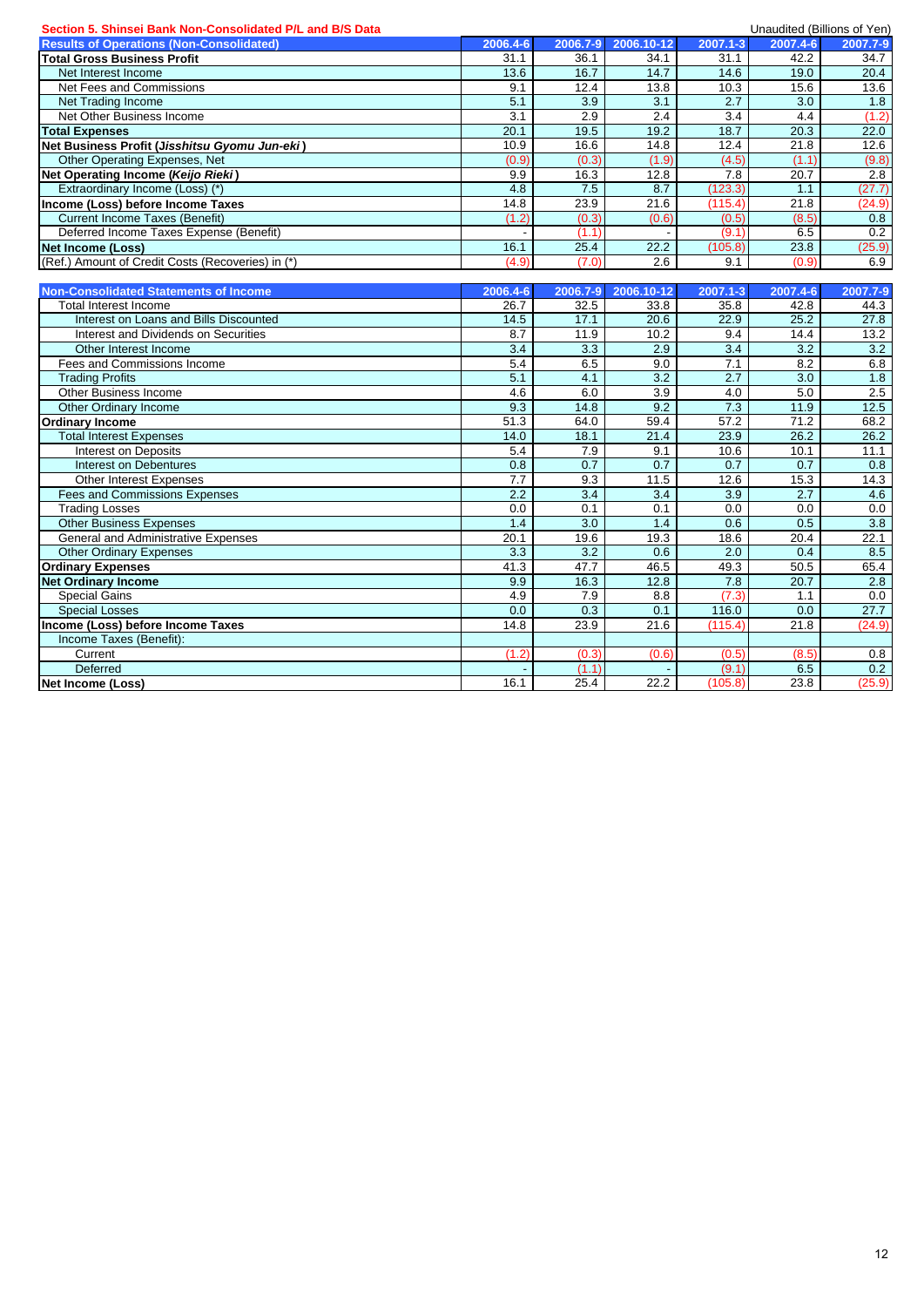|                                                                 |                |                   |                |                   |                | Unaudited (Billions of Yen) |
|-----------------------------------------------------------------|----------------|-------------------|----------------|-------------------|----------------|-----------------------------|
|                                                                 |                | 2006.4-6          |                | 2006.7-9          |                | 2006.10-12                  |
| <b>Interest-Earning Assets and Interest-Bearing Liabilities</b> | <b>Average</b> | <b>Yield/Rate</b> | Average        | <b>Yield/Rate</b> | <b>Average</b> | <b>Yield/Rate</b>           |
|                                                                 | <b>Balance</b> | (%)               | <b>Balance</b> | (%)               | <b>Balance</b> | (%)                         |
| <b>Interest-Earning Assets:</b>                                 |                |                   |                |                   |                |                             |
| Cash and Due from Banks                                         | 149.1          | 1.83              | 35.9           | 6.63              | 127.6          | 2.82                        |
| Call Loans                                                      | 113.7          | 0.05              | 60.8           | 0.56              | 31.0           | 0.27                        |
| Receivables Under Resale Agreements                             |                |                   |                |                   |                | $\sim$                      |
| <b>Collateral Rated to Securities Borrowing Transactions</b>    | 116.9          | 0.21              | 182.2          | 0.31              | 126.3          | 0.36                        |
| <b>Securities</b>                                               | 1,842.4        | 1.90              | .957.5         | 2.42              | 2,136.7        | 1.90                        |
| Loans and Bills Discounted                                      | 3,967.4        | 1.46              | 4,280.3        | 1.59              | 4,634.6        | 1.76                        |
| <b>Other Interest-Bearing Assets</b>                            | 54.3           | 2.18              | 62.4           | 2.42              | 75.8           | 2.67                        |
| Interest Rate and Funding Swaps                                 |                |                   |                |                   |                |                             |
| <b>Total Interest-Bearing Assets</b>                            | 6,244.0        | 1.71              | 6,579.5        | 1.96              | 7,132.2        | 1.88                        |
| <b>Interest-Bearing Liabilities:</b>                            |                |                   |                |                   |                |                             |
| <b>Deposits</b>                                                 | 4,099.7        | 0.53              | 4,454.5        | 0.71              | 4,715.5        | 0.77                        |
| Negotiable Certificates of Deposit                              | 205.1          | 0.08              | 306.4          | 0.30              | 391.3          | 0.38                        |
| <b>Debentures</b>                                               | 927.8          | 0.34              | 818.5          | 0.36              | 732.9          | 0.39                        |
| Call Monev                                                      | 67.9           | 0.80              | 245.4          | 1.39              | 613.6          | 1.36                        |
| Payable Under Repurchase Agreements                             |                |                   |                |                   |                |                             |
| Collateral Rated to Securities Lending Transactions             | 58.4           | 0.09              | 81.7           | 0.28              | 133.1          | 0.33                        |
| <b>Borrowed Money</b>                                           | 259.7          | 0.75              | 299.3          | 0.61              | 298.2          | 0.74                        |
| Corporate Bonds                                                 | 446.7          | 4.04              | 453.5          | 4.12              | 487.8          | 4.37                        |
| Other Interest-Bearing Liabilities                              | 0.3            | n.m.              | 0.2            | n.m.              | 0.3            | n.m.                        |
| Interest Rate and Funding Swaps                                 |                |                   |                |                   |                |                             |
| <b>Total Interest-Bearing Liabilities</b>                       | 6,065.9        | 0.92              | 6,659.8        | 1.07              | 7,373.0        | 1.15                        |
| Net Interest Income/Yield on Interest-Earning Assets            | 6,244.0        | 0.81              | 6,579.5        | 0.87              | 7,132.2        | 0.69                        |
|                                                                 |                |                   |                |                   |                |                             |

|                                                                 |                | 2007.1-3          |                | 2007.4-6          | 2007.7-9       |                   |
|-----------------------------------------------------------------|----------------|-------------------|----------------|-------------------|----------------|-------------------|
|                                                                 | <b>Average</b> | <b>Yield/Rate</b> | Average        | <b>Yield/Rate</b> | <b>Average</b> | <b>Yield/Rate</b> |
| <b>Interest-Earning Assets and Interest-Bearing Liabilities</b> | <b>Balance</b> | (%)               | <b>Balance</b> | (%)               | <b>Balance</b> | (%)               |
| <b>Interest-Earning Assets:</b>                                 |                |                   |                |                   |                |                   |
| Cash and Due from Banks                                         | 183.0          | 3.27              | 135.5          | 4.16              | 210.1          | 2.98              |
| Call Loans                                                      | 78.2           | 0.45              | 48.3           | 0.54              | 117.9          | 0.67              |
| Receivables Under Resale Agreements                             |                |                   |                |                   | 0.0            | 5.21              |
| Collateral Rated to Securities Borrowing Transactions           | 82.9           | 0.75              | 21.6           | 3.12              | 109.5          | 0.77              |
| <b>Securities</b>                                               | 2,156.9        | 1.77              | 2,122.6        | 2.72              | 2,268.2        | 2.32              |
| Loans and Bills Discounted                                      | 4,896.0        | 1.90              | 5,074.8        | 1.99              | 5,167.2        | 2.14              |
| Other Interest-Bearing Assets                                   | 78.5           | 2.65              | 108.6          | 3.31              | 172.0          | 2.83              |
| Interest Rate and Funding Swaps                                 |                |                   |                |                   |                |                   |
| <b>Total Interest-Bearing Assets</b>                            | 7,475.7        | 1.94              | 7,511.7        | 2.29              | 8,045.1        | 2.19              |
| <b>Interest-Bearing Liabilities:</b>                            |                |                   |                |                   |                |                   |
| <b>Deposits</b>                                                 | 4,980.6        | 0.86              | 5,017.2        | 0.80              | 5,076.8        | 0.86              |
| Negotiable Certificates of Deposit                              | 425.7          | 0.49              | 539.1          | 0.60              | 565.4          | 0.65              |
| <b>Debentures</b>                                               | 708.3          | 0.41              | 696.8          | 0.43              | 691.4          | 0.46              |
| Call Money                                                      | 689.5          | 1.48              | 690.5          | 2.35              | 900.9          | 1.88              |
| Payable Under Repurchase Agreements                             |                |                   |                |                   |                |                   |
| <b>Collateral Rated to Securities Lending Transactions</b>      | 62.1           | 0.40              | 18.1           | 1.87              | 177.4          | 1.03              |
| <b>Borrowed Money</b>                                           | 275.9          | 0.92              | 273.6          | 1.03              | 295.9          | 1.20              |
| Corporate Bonds                                                 | 562.3          | 4.45              | 572.4          | 5.02              | 577.5          | 4.27              |
| Other Interest-Bearing Liabilities                              | 0.3            | n.m.              | 0.3            | n.m.              | 0.3            | n.m.              |
| Interest Rate and Funding Swaps                                 |                |                   |                |                   |                |                   |
| <b>Total Interest-Bearing Liabilities</b>                       | 7,705.1        | 1.26              | 7,808.3        | 1.34              | 8,286.1        | 1.25              |
| Net Interest Income/Yield on Interest-Earning Assets            | 7,475.7        | 0.64              | 7,511.7        | 0.88              | 8,045.1        | 0.89              |